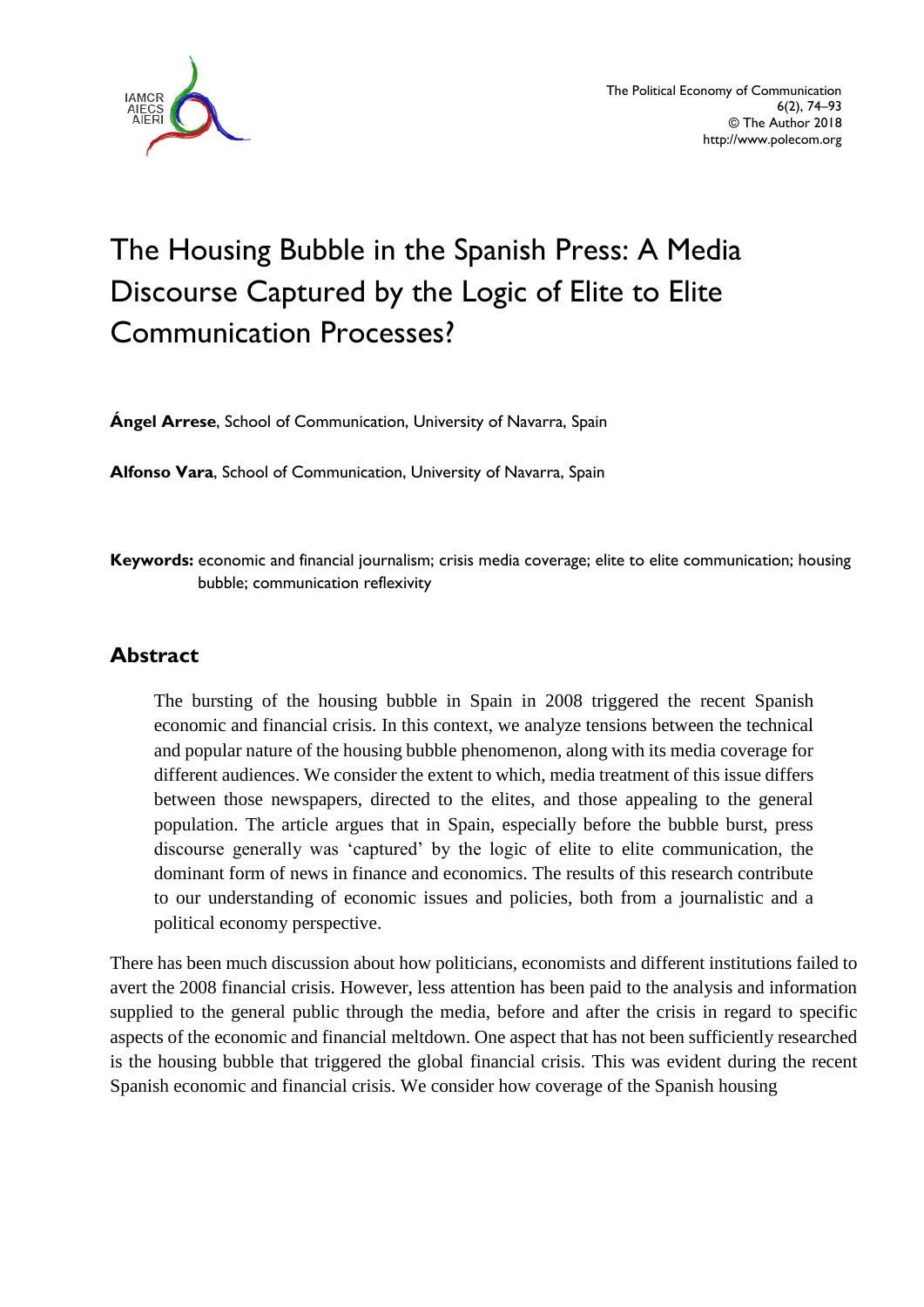bubble – a topic with technical elements and popular resonance – differs between elite-centered media outlets and those appealing to the general population.

This general observation makes sense in the context of the differences between the elite to mass and elite to elite models of communication (Davis, 2003; 2005). It also conforms to theories about the structural differences between the economic media – especially the economic and financial press – and other types of media, which have been tested recently (Arrese and Vara, 2015; Boukes and Vliegenthart, 2017; Damstra and Vliegenthart, 2018b). The analysis presented here connects with an important theme within the political economy of communication: the mediated reproduction of interelite discourses, especially from within the economic and financial arena (Chakravartty and Schiller, 2010).

Our research here builds upon previous works concerning the relationship between the media and speculative bubbles, especially in regard to real estate. This article also reflects current research on the special characteristics of economic and financial journalism from a critical political economy perspective. After a brief description of the Spanish housing bubble, the methodology of our content analysis will be explained. Finally, we present the results of the empirical study and the main conclusions.

#### **The media and the housing bubble**

In the already abundant research on the media and the 2008 crisis (Lee, 2014; Picard, 2015; Schiffrin, 2011; Schifferes and Roberts, 2014), there are partial and cursory references to the coverage of real estate bubbles. They usually deal with the fact that the news media encouraged speculation in real estate assets. On one hand, the media were involved in a network of corporate interests, including advertising, which led them to a deference toward building and property companies and favorable perceptions of business market activity. On the other hand, journalists were unable to understand and interpret the magnitude of the risks associated with the extraordinary rise in house prices in the context of the relationships between the real and the financial economy.

In the United States, Starkman (2014) highlights how in general terms the media discussed the general formation of the bubble, but investigated neither the corrupt nature of the financial structure underlying subprime mortgages nor the systemic implications of the real estate collapse. Fahy et al. (2010) observes something similar in the Irish case: "the tendency for financial journalists to operate within elite–elite networks was more pronounced during the Celtic Tiger years, as the lack of criticism from regulatory, economic or policy sources contributed to the lack of sustained criticism in news coverage" (18). Only a few studies point to the fact that the media – or at least, some important media outlets – could have fulfilled their role as a watchdog for citizens in the years preceding the bursting of the bubble. Roush (2011), for example, argues that the great American newspapers did do this, although they probably played the role of Cassandras, in markets that did not wish to hear bad news. Arrese (2015), referring to Spain, points out that the mainstream national media at least kept the discussion of the bubble alive in the public arena, usually with a more balanced approach than politicians or business people.

Apart from these broad observations on media behavior during the housing bubble, the few specific studies conducted on the coverage of the real estate bubble illuminated different aspects of this subject, such as the use of sources, the editorial position of news organizations, and the intensity of positive and negative news on the bubble phenomenon. However, the conclusions of these studies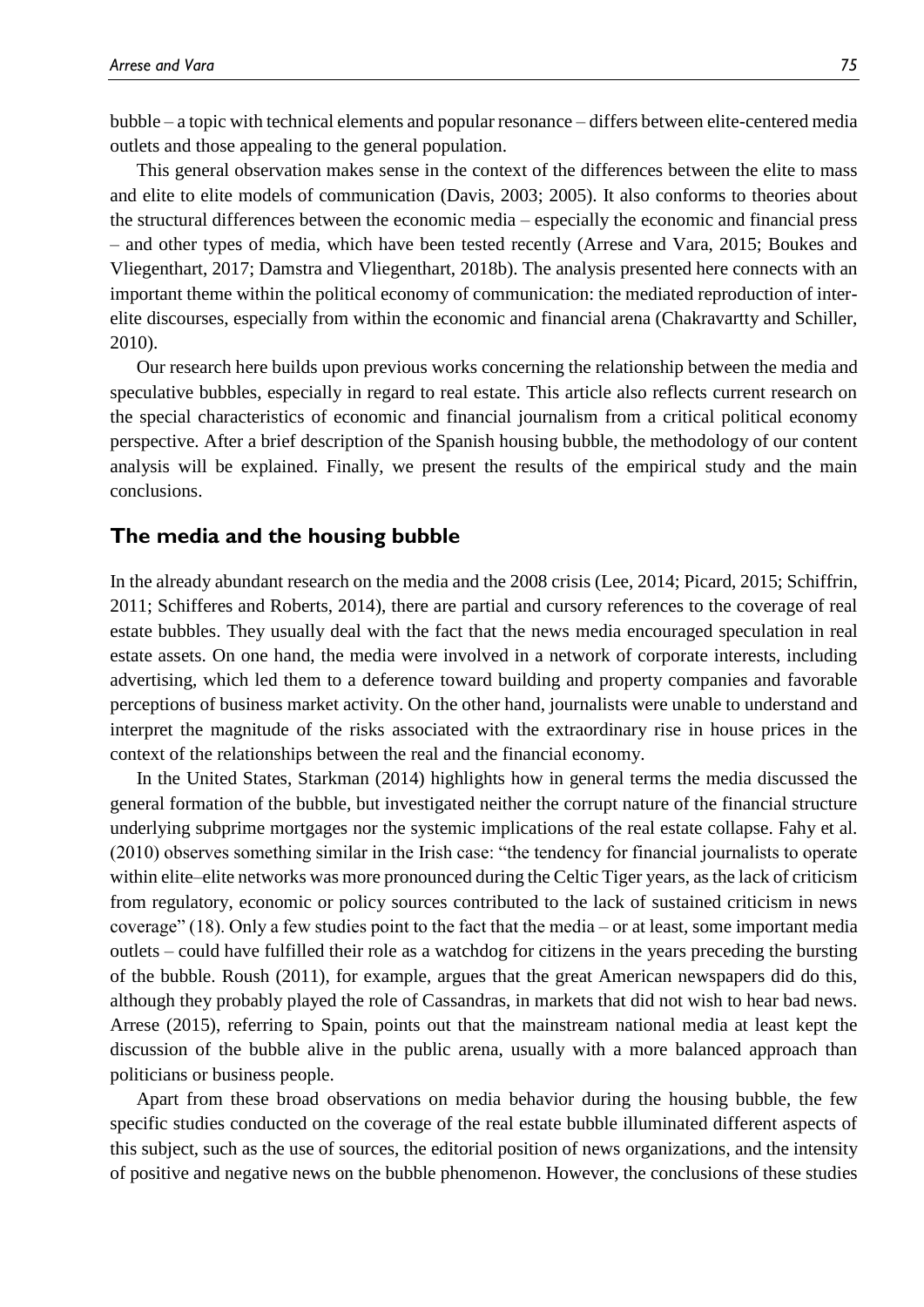do not diverge very much from the studies already mentioned – that is, there is quite a general consensus that the media coverage was poor or had failed.

Mercille (2014) details the coverage of the real estate bubble in Ireland; before the crash the media ran very few stories on the subject. They were often dismissive of so-called 'doomsayers' or remained vague and ambivalent about the existence of a bubble. Silke (2015) points to the Irish property crash as an activation of the base–superstructure relationship between the mass media and the market economy: "The Irish experience concurs with much critical theory on the role of mass media in capitalist society in terms of economics, power and politics and seems to verify the long suspected role of the media as a structurally important part of the modern capitalist state rather than an objective 'watchdog' holding truth to power" (315). A content analysis carried out by Preston and Silke (2014) explains how the two main Irish national newspapers made a discursive defense of the property market, within which both newspapers had clear vested interests. At the same time, the authors detected "an overall playing-down of any threat such as a property crash and the widespread privileging of the 'soft landing' frame (despite a few exceptions)" (22).

From an analysis of sources used by the media and on the positions defended publicly by economists and experts, Starr (2012) concludes that during the life of the real estate bubble in California, the public was fairly well served. The news of academic economists were widely available, although the opinions and analyses of these experts were countered by the opposing views of economists linked to the housing sector: "The reasonable formulated forecasts and analyses offered by many economists quoted in the press may not have had the beneficial effects that they could have had –at best by leaning against the growth of the bubble as it was forming, or at least by encouraging more households to hedge their finances against its downside risks – because they were mixed in with the unduly bullish comments of economists from the real-estate industry" (Starr, 2012: 166). Casey (2018) reaches similar conclusions in regard to how Irish newspapers covered the residential property price boom. Commenting on the journalists' dependence on expert and interested sources, he points out: "There is no reason to assume that the prominence accorded to analysts from the banks, stockbrokers, and estate agents emanated from any intentional bias on the part of the newspapers, and it is probably explained by busy journalists relying on those who made themselves most available" (Casey, 2018: 11).

In Spain, Arrese and Vara (2012) highlight the fact that in the years preceding the explosion of the bubble discussion about its existence was influenced by political positions taken for or against the socialist and conservative governments who had the responsibility of interpreting the extraordinary rise in house prices that took place between 2003 and 2007. However, other authors, such as Müller (2011) and Illueca (2014), denounce the superficiality of the coverage during those years and note that the media was unable to connect the real estate phenomenon with other economic and financial factors that were likely to have serious consequences for the economy of the country. In fact, Müller (2011) concludes that the Spanish media played an important role in prolonging speculation in the real estate sector. From a political economy perspective, Almiron (2008) explains how in Spain the media system, affected by a process of corporate financialization, was unable to offer a critical interpretation of the ballooning housing market.

Finally, other studies have investigated more peculiar aspects of the relationship between media coverage and the evolution of house prices. Soo (2015), for example, finds that local newspapers reported predictions of price variations and trading volume during the US housing market boom, and McCollough and Karani (2014) empirically test whether negative media news stories can adversely affect households' perception of housing values. Other findings consistent with these ideas are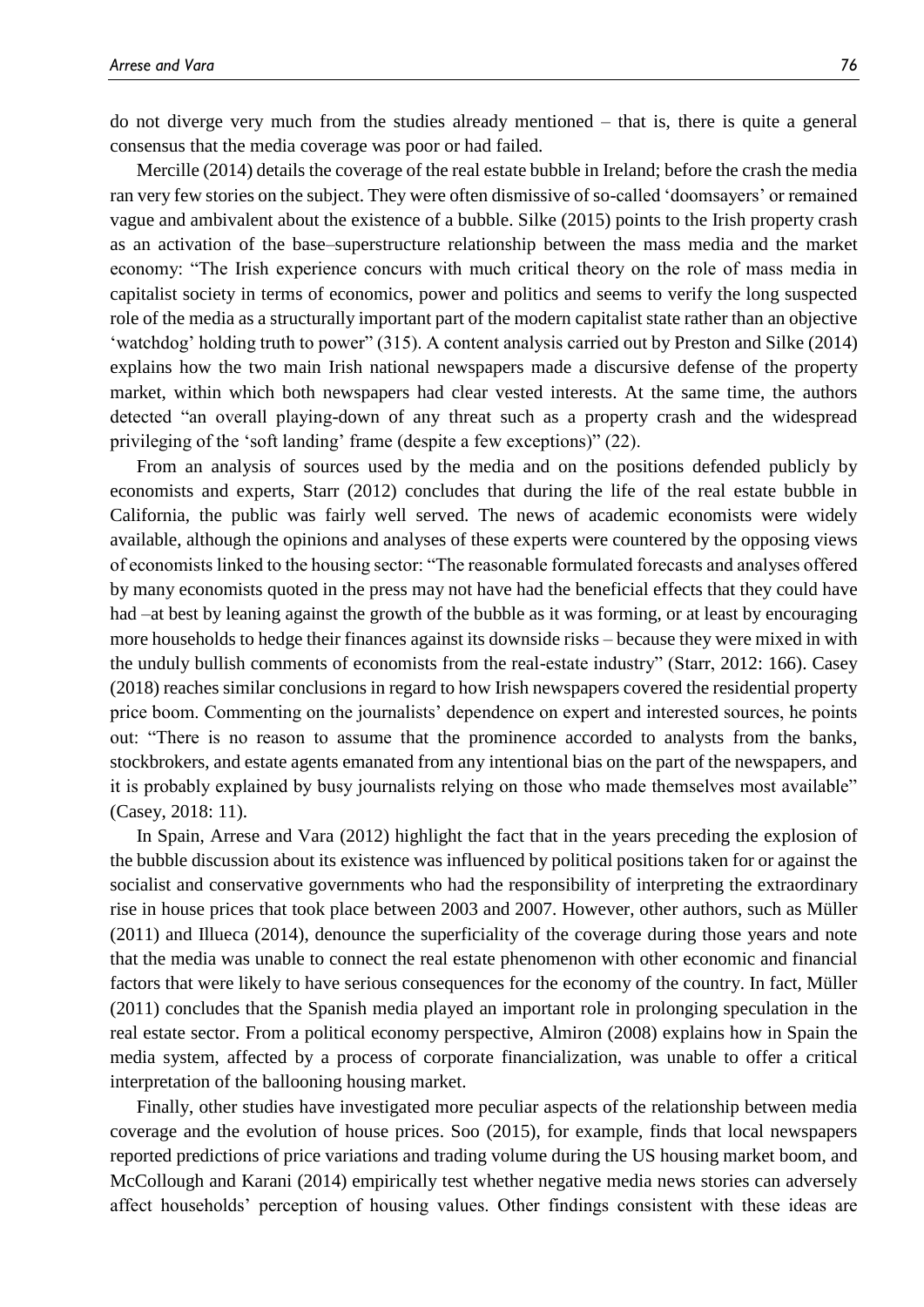reported by Glynn et al. (2008) in a content analysis of US newspaper coverage of the housing industry from 1996 to 2007 that they combine with national survey data. The results indicate that there were indeed relationships between the amount and type of media coverage and public perceptions of the housing market. Walker (2014) shows how UK reporting on the housing market was less optimistic as house prices increased. This possibly explains why the house price boom was less severe in the UK than in the US. Finally, Landriscina (2012) analyses how the Real Estate section of the New York Times normalized and legitimized understandings and values of problematic real estate market phenomena such as housing bubbles.

None of the studies already mentioned correlate the peculiarities of coverage with media outlet type during the boom and crash phases. The objective of this article is to complement the studies carried out to date with a longitudinal investigation of the real estate bubble in Spain.

#### **The elite and public spheres in economic and financial coverage**

The generic model of mass communication, which explains the relationship established between journalistic elites and society as a whole, has been supplemented in recent years by new analytical models that take into account more particular communication processes (Baran and Davis, 2013). One of these processes concerns the communication between elites (elite to elite communication). This echoes the pioneering work of C. Wright Mills on power elites, directed against the dominant communication paradigm of elite pluralism (Mills, 1957). Elite to elite communication is particularly manifested in political, economic and scientific news. These are journalistic fields in which the media play a peculiar mediating role among decision makers (Corcoran and Fahy, 2009; Kunelis and Reunanen, 2012; Strömbäck, 2008). Such processes have not received much attention from communication scholars (Kepplinger, 2007), despite the growing interest in elite studies from within adjacent areas of research (Davis and Williams, 2017).

Davis (2003) has proposed a "critical elite theory alternative" which examines how media coverage affects the decisions of elites who promote certain public policies. In this alternative model, "elites are simultaneously the main sources, main targets and some of the most influenced recipients of news" (p. 673). According to Davis, the way financial information is spread among specialized audiences – especially around particular markets such as the stock market – produces a type of journalism whereby: "elite sources dominate news production" (Davis, 2003: 672). This produces a journalism that follows the information agenda of business elites rather than other interests (Davis, 2000: 285–286). Such coverage is narrowly defined in its main content by the need to focus on information that can affect and move markets (Davis, 2005: 307). In practice, this journalism excludes rather than includes the needs and interests of the general public (Davis, 2003: 684). As a result, financial and business news coverage reproduces the prevalent ideas, norms and values of those who work in these sectors. Davis (2006) and Thompson (2009; 2013) have synthesized these peculiarities of financial information by advancing the concept of 'reflexivity', whereby specialist media contribute to the process of finding the necessary consensus for efficient markets operations. In other words, "they (the financial media) are structurally predisposed to reinforce market consensus by focusing market attention on particular stories or frames and providing the context for interpreting financial news' (Thompson, 2013: 222).

Although the world of financial information is a distinctive focus of analysis, the economic and financial press, and economic journalism in general, also participates in the circular reflexivity that defines the process of communication between elites. More specifically, research in economic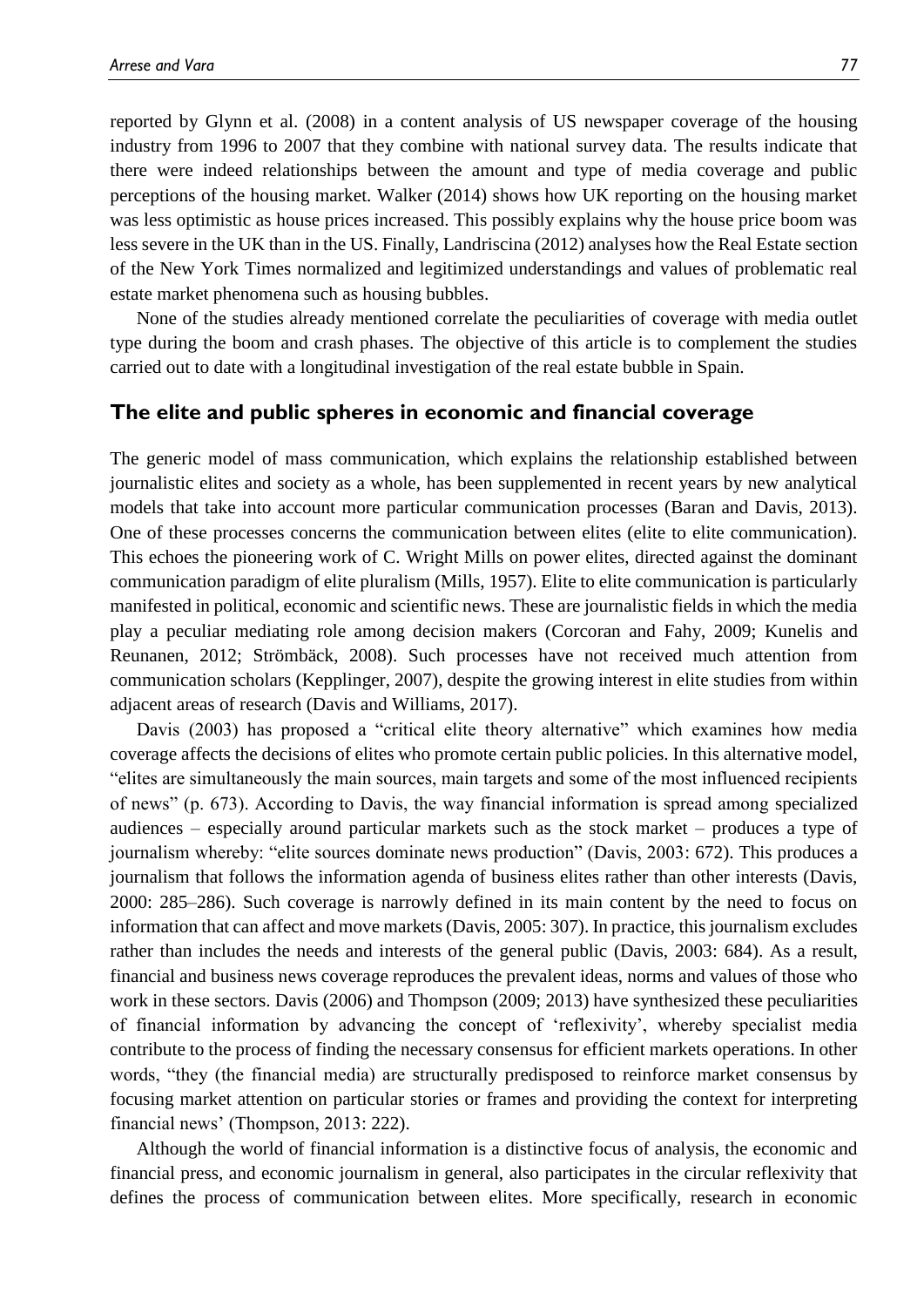journalism has emphasized some relevant features that correlate the coverage of economic and financial issues with other news areas. Such research provides a way to differentiate between more or less specialized business publications (Arrese and Vara, 2015).

First, economic journalism and, more specifically, the media that specializes in economics, business, and finance, has traditionally been labelled 'economicist' from two perspectives. On the one hand, from the editorial point of view, it is said that the economic media reproduce, without much criticism, capitalist and neoliberal economic discourse (Chakravarty and Schiller, 2010; Kantola, 2006; Lewis, 2010; Sandvoss, 2010). In other words, one might say that they support the interpretation of current events from pro-business and pro-markets angles (Doyle, 2006; Kuzyk, 2006; Madrick, 2002; Merrill, 2012). On the other hand, this 'economicism' also translates into a more technical treatment of topics, as required by the complexity of economic phenomena that need to be understood in abstract terms (Arrese, 2006). At a practical level, the economistic approach creates difficulties in making these issues understandable and attractive to general audiences and the citizenry (Gavin, 1998; Parker, 1997; Schifferes and Coulter, 2012), 'Economicism' also tends to privilege frames of analysis that are not 'contaminated' by non-economic approaches (Damstra et al., 2018; Guerrara, 2007).

Second, economic and financial information disseminated by the media has a clearly utilitarian function. News judgments based on the usefulness of the information for the audience – especially for economic agents and market operators – predominate over other news selection criteria (Doyle, 2006). This is news that moves markets, scoops on business operations, mergers and acquisitions, and exclusive expert analysis that may affect the opinions and decisions of political and economic elites. Such content constitutes the backbone of economic and financial journalism. For Tambini (2010) and Starkman (2012), the tension between 'markets service journalism' and journalism that serves society – in a 'watchdog' role – is a major professional challenge.

Third, as previously mentioned, the dominance of expert sources and the widespread presence of economic and business protagonists in this news area are a central aspect of this news beat (Doyle, 2006; Rafter, 2014). The fact that almost nothing can replace the opinions of analysts and experts for interpreting the news translates into a kind of 'knowledge dependency' (Thompson, 2015: 174). Several studies have echoed this reality, both when analyzing the coverage of this crisis (Project for Excellence in Journalism, 2009; Schiffrin and Fagan, 2012) and, more generally, when considering the diversity of sources in the different sections of a newspaper, including the economic section (Reich, 2012). Expert and institutional sources, as well as insiders, carry a lot of weight in the news, producing complex processes of 'negotiation' between journalists and economic agents (Kjaer and Langer, 2003). As noted by Grünberg and Pallas (2013), the result is a process of 'recursive mediation' whereby news production is "continuously reconstructed in highly organized interactions between interested actors" (229). One important consequence of this reflexivity, as evidenced by Manning (2012) when analyzing coverage of the banking crisis in Britain, is that journalists cannot develop more holistic and critical perspectives for the coverage of economic news events.

Finally, the general public and the ordinary citizen are almost completely excluded from the production and dissemination of economic and financial news. As a source, his/her presence is very small (Reich, 2012; Schiffrin and Fagan, 2012); the interests of the ordinary citizen remain largely excluded: "studies of the business press have repeatedly found that ordinary people are excluded from many of the bread-and-butter stories that compose the daily news diet" (Schiffrin, 2011: 164). This was particularly true during the recent crisis. In an analysis of the early years of crisis in the US, a report from the Pew Research Center concluded flatly: "The gravest economic crisis since the Great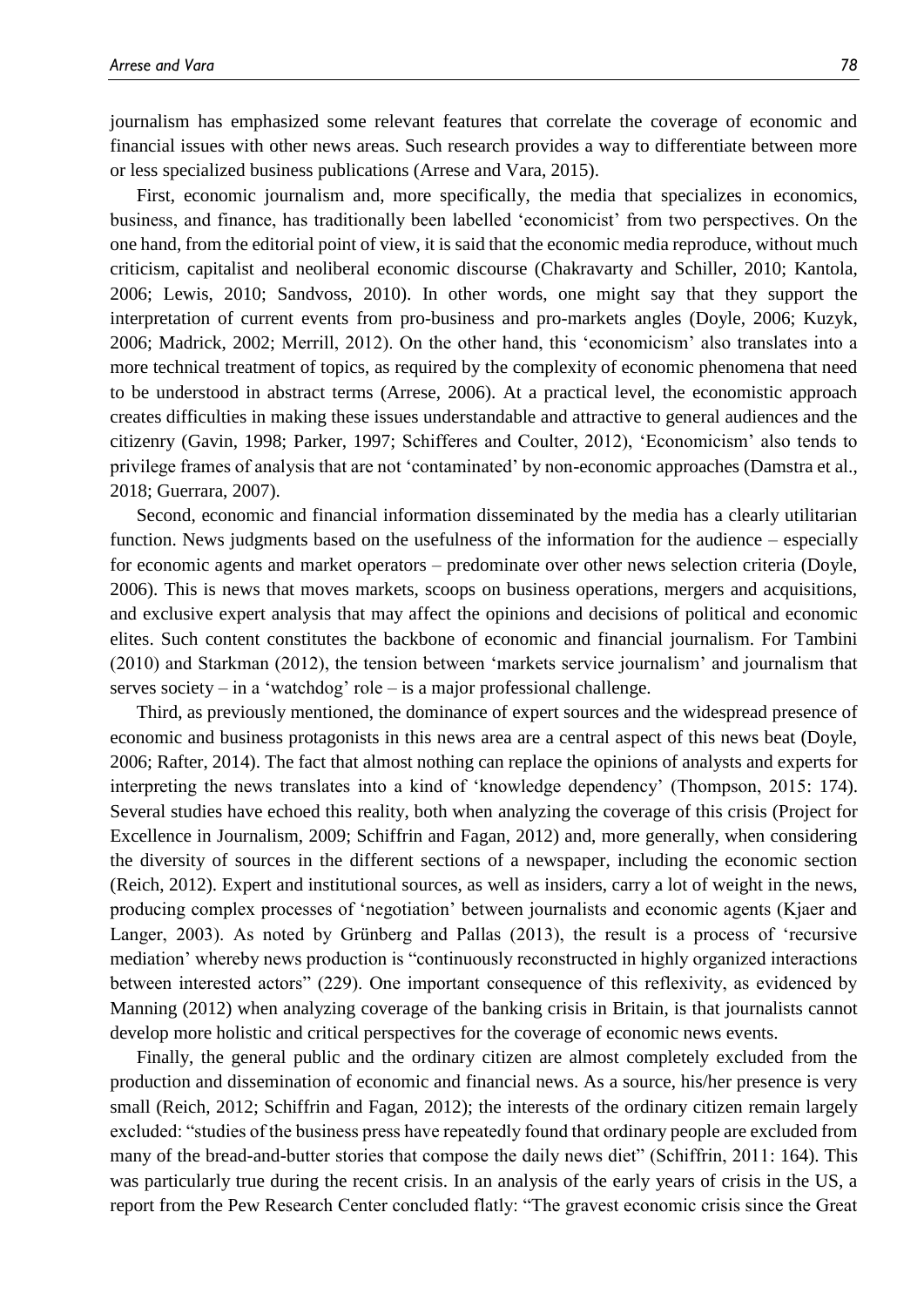Depression has been covered in the media largely from the top down, told primarily from the perspective of the Obama Administration and big business, and reflected the concerns of institutions more than the lives of everyday Americans" (Project for Excellence in Journalism, 2009: 1). One could conclude that something very similar occurs in many other countries, and in many different journalistic contexts. Mylonas' (2012) analysis concerning coverage of the Greek crisis by the German newspaper *Bild* is an illustrative case.

Of course, low attention to the ordinary citizen is not a feature exclusive to economic and financial coverage, although its manifestation is really extreme (Vliegenthart and Boukes, 2018). In the field of journalistic studies there is a certain tradition of research which considers the relative presence of the citizen voice in news (Ahva, 2013; Boukes et al., 2015; De Keyser and Raeymaeckers, 2012; Hopmann and Shehata, 2011; Kleemans, 2017; Lefevere et al., 2012; Van Leuvenet al., 2014; Umbricht and Esser, 2016). All such research highlights the low relevance of the citizen.

These characteristics of economic journalism underlie press coverage of the housing bubble crisis and allow us to determine how different types of media follow or ignore specialized information. This is particularly relevant because economic and financial crises have a peculiar nature. On the one hand, they have very clear technical dimensions associated with public finance, government bailouts, currency fluctuations, banking and so on. On the other hand, many events stand out for their political significance. And, housing bubbles and the economic crisis that followed them have raised great interest among almost all citizens, as the different public and economic policy decisions have had enormous social impact (wage cuts, unemployment, strikes, business bankruptcies, etc.).

A priori, it would be expected that economic-, political- and citizen-centered levels of the crisis would carry different weight in the three types of newspaper under consideration here: business dailies, national dailies and regional newspapers. It would be hoped that the financial press, in accordance with its focus on certain subjects and audiences (business people and decision makers), would cover the economic level more thoroughly and that this would reflect the journalistic approaches described for specialized information. The general press, with a more heterogeneous audience and a broader range of thematic interests, would reasonably offer a more balanced coverage, less dependent on the economic perspective and with greater emphasis upon the political and social dimensions.

Tensions between the technical and popular nature of many economic issues, and between the more specialized and general approaches of different types of media can be analyzed and interpreted from a political economy of communication perspective. The more or less uniform media discourse on the economy, reproduced globally (Almiron, 2017; Parrilla et al., 2016) when societies experience big crises exemplifies the systemic failures of media systems. It is also a privileged research field for the study of the power relationships involving politics, mediation, and economics. As stated by Murdock (2015), "given that public decisions over how economic and financial systems do and should operate play a pivotal role in shaping living conditions and life chances, and the centrality of media in regulating access to resources for understanding and critique, research needs to reconnect the study of representation and reception to an analysis of the political economy of public communication" (216).

The analysis of how different media outlets can adapt their economic discourse to their different audiences or, on the contrary, how such outlets are captured by the logic of elite to elite economic communication, is part of "a political economy approach of business journalism, based on the social responsibility watchdog role to hold state and corporate powers to account" (Shaw, 2016: 168). This approach, focusing on a multifaceted crisis as that triggered by the Spanish housing bubble, also fits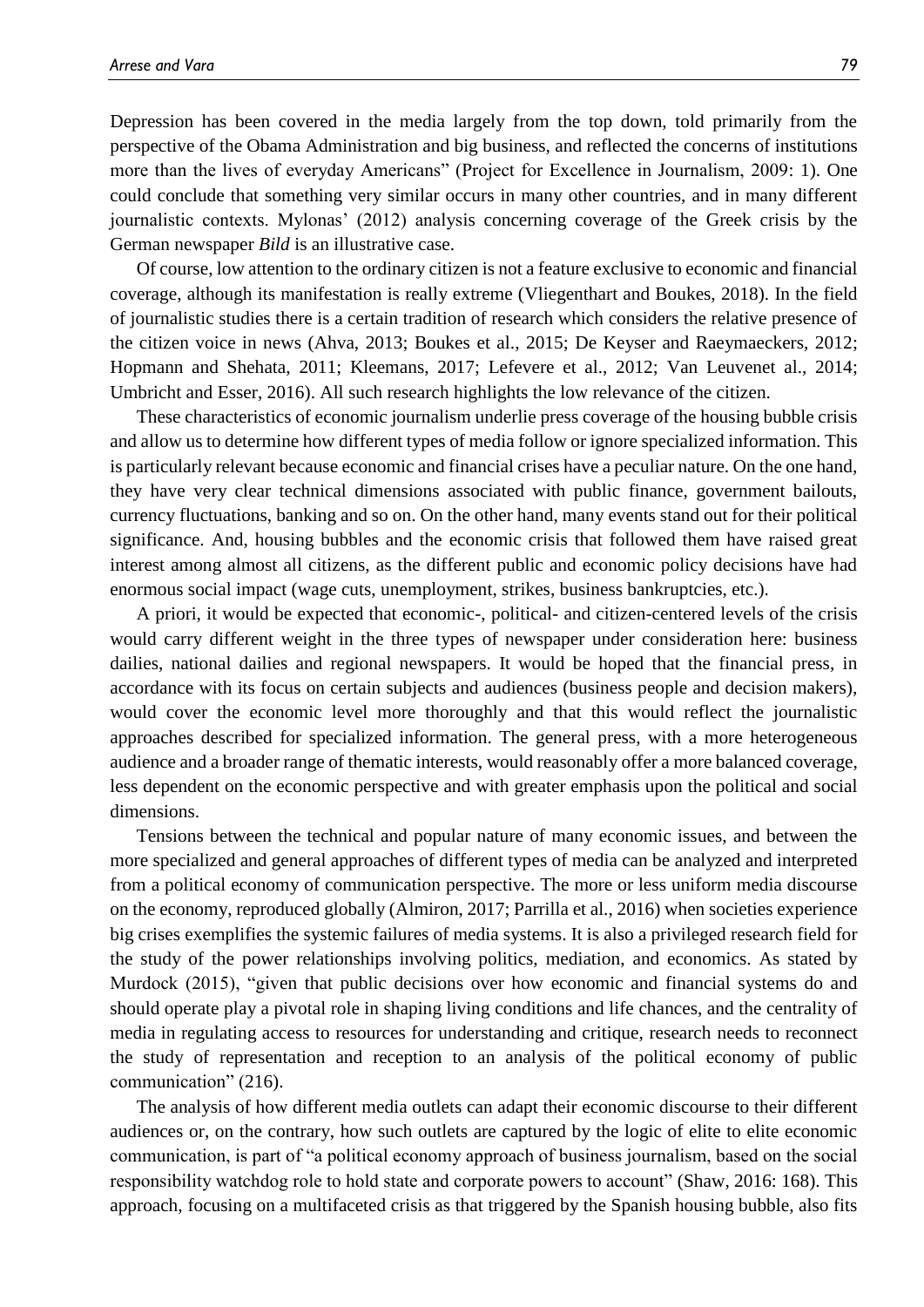perfectly within what Davis (2012) has defined as an "inverted political economy of communication framework", which asks the following question: What is the part played by media and culture in the activities of elite actors and in the evolution of economic and communication processes? In broader context, this study also takes into account the ideas of Maesse (2015; 2017) on the importance of a standpoint that "explores the discursive power logic of economic expert discourses at the interface between academia, politics, media and the economy" (Maesse, 2017: 279).

### **The housing bubble in Spain**

There is little or no doubt that the Spanish economy suffered a housing bubble that burst immediately after the international financial crisis. The Bank of Spain, traditionally very reluctant to use the phrase 'housing bubble', would finally accept this opinion in its analysis of the crisis. For example, in its Economic Bulletin of February 2014, it states that "the possibilities for a smooth adjustment of the overvaluation and overproduction of housing suddenly evaporated as the market launched into a sharp correction of unknown extent, leading the Spanish economy for the first time in recent history to experience the bursting of a real-estate bubble" (Malo de Molina, 2014: 16).

The data speaks for itself. From their peak in 2008, nominal housing prices fell by about 30% in less than five years (Figure 1).





Source: Spanish Housing Ministry, 2015

The notion of a bubble crucially depends not only on people's expectations about future prices, but also on their anxiety and their worries about being priced out of the market (Case and Shiller, 2003). Not much data exists about how expectations behaved and drove the bubble formation in the Spanish housing market. However, García Montalvo (2006) presents the results of a 2005 survey questionnaire conducted with people who bought homes in the previous five years, or were planning to buy one in the current year, in five Spanish cities: Madrid, Barcelona, Valencia, Murcia and Coruña. According to his data, 94.5% of the respondents agreed that there was an overvaluation (40% of them considered that the overvaluation level was above 50%). But at the same time, they expected prices to keep going up in the following 10 years at an annual rate of 23%. These results can be interpreted as evidence that expectations led to bubble-prone markets.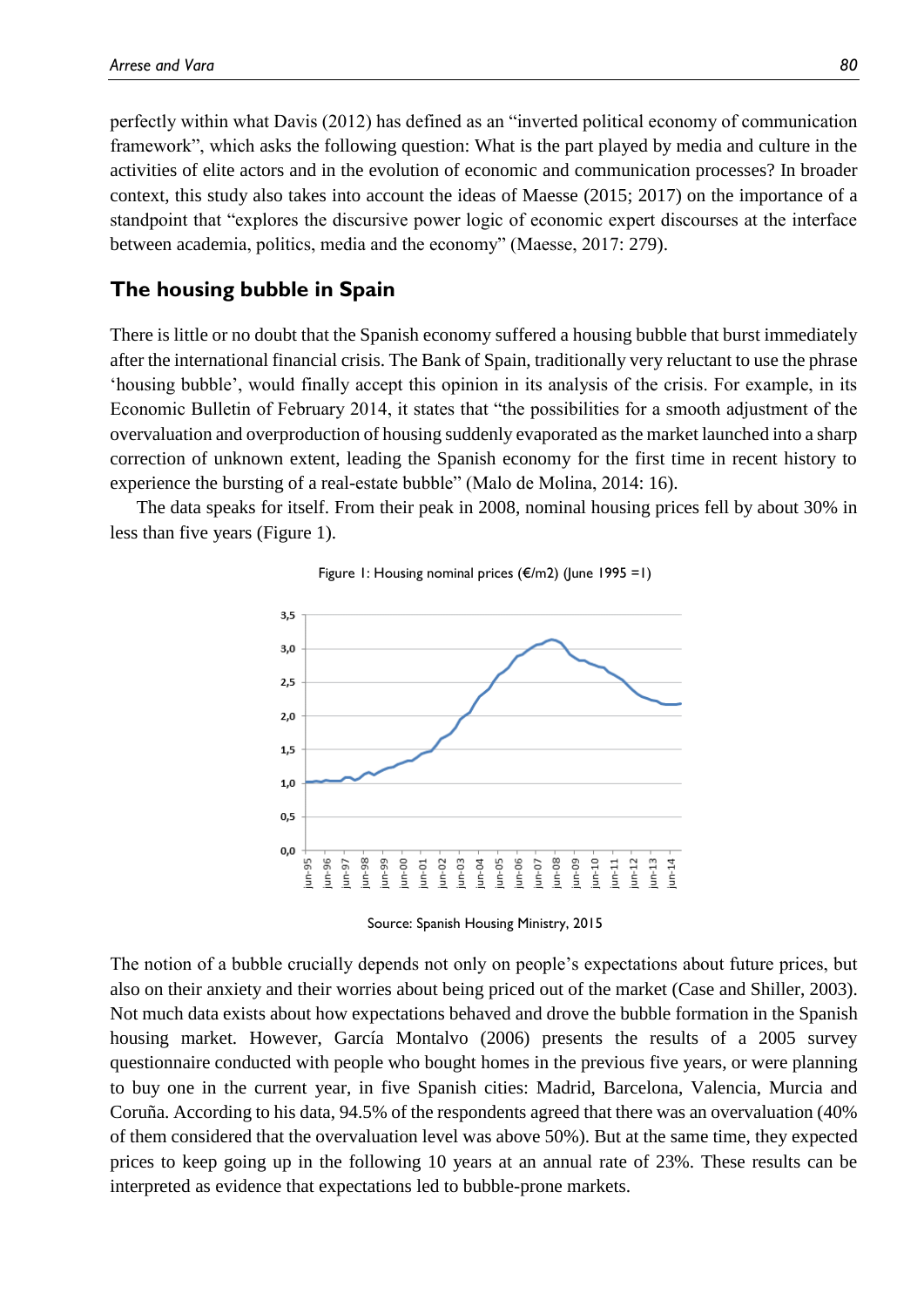In the long period during which housing prices rose, detection of the growing bubble was a harder endeavor. A rapid increase rise in prices might be looked upon as an alarm signal. However, it was not very helpful simply to use the term 'bubble' for any situation where prices seemed to be rising too fast or too high. At the same time, it did not seem very realistic to assume that prices were always the result of an ideally competitive and efficient market, with no place for bubbles. The debate about the existence of the bubble in the academic world was quite intensive before the crash (Balmaseda et al., 2002; Del Río, 2002; García Montalvo, 2006). Finally, from late 2007 to the beginning of 2008, and concurrent with the mortgage crisis in the United States, the Spanish real-estate bubble burst, as housing sales sank 72% in the first quarter of 2008 and as Martinsa-Fadesa, the country's biggest builder, filed for bankruptcy in July. In February of that year, the media was openly speaking about the real-estate market collapse.

The consequences for the bubble burst were dramatic, both for the Spanish economy and for millions of citizens. According to official statistics, construction represented almost 11% of Spanish GDP in 2005 and 2006. It accounted for as much as 13% of all Spanish workers at a time when total employment peaked, just before the crisis started. At the end of 2014, after the burst, both figures had declined to 4.9% and 5.9% respectively. The great economic recession that followed the fall of the housing market was intense. Spain lost about 15% of its gross domestic product (GDP) between 2008 and 2013. The social magnitude of the Spanish crisis is best summarized by looking at its impact on employment. While unemployment rates in Spain amounted to 8.2% in 2007, by 2013 they had reached a peak of 26.2% – 15.3 percentage points higher than the European Union (EU) average for that year. Figures were especially dramatic among young people, with 55.5% of those under 25 unemployed in 2013.

From the bursting of the housing bubble in 2008, we discuss its coverage by the main business, national and regional newspapers. The central tension is between the more elitist (technical) and the more popular (general) approaches to economic and financial news.

# **Divergences in the housing bubble coverage: business, general and regional press**

#### *Empirical research*

This study compiles and analyses data on views about the housing bubble reported in eight Spanish dailies. These are the three leading national newspapers – *El País*, *El Mundo* and *ABC -* the two leading financial newspapers – *Expansión* and *Cinco Días -* and three important regional newspapers – *El Correo, La Vanguardia* and *La Voz de Galicia*. This selection of newspapers is consistent with other studies that have analyzed Spanish public opinion on economic and other specialized issues at a national and regional level (Arrese, 2015; De Miguel and Pozas, 2009; Elías, 2001). Quantitative content analysis is used as the basic methodology for the research.

The study is based on full-text articles retrieved by researchers from the Factiva database, which offers access to the printed versions of the eight newspapers under research for the whole period of analysis. The first retrieval of articles included all the articles with the expression 'burbuja inmobiliaria' (housing bubble) in any part of the text: the headline, the lead, or the body. This first sample of 9,844 articles was used to determine the intensity of the housing bubble coverage between 2003 and 2013. A second sample was defined by selecting only those articles that mention 'burbuja inmobiliaria' in the headline or the lead (1,510 articles). All of these were articles providing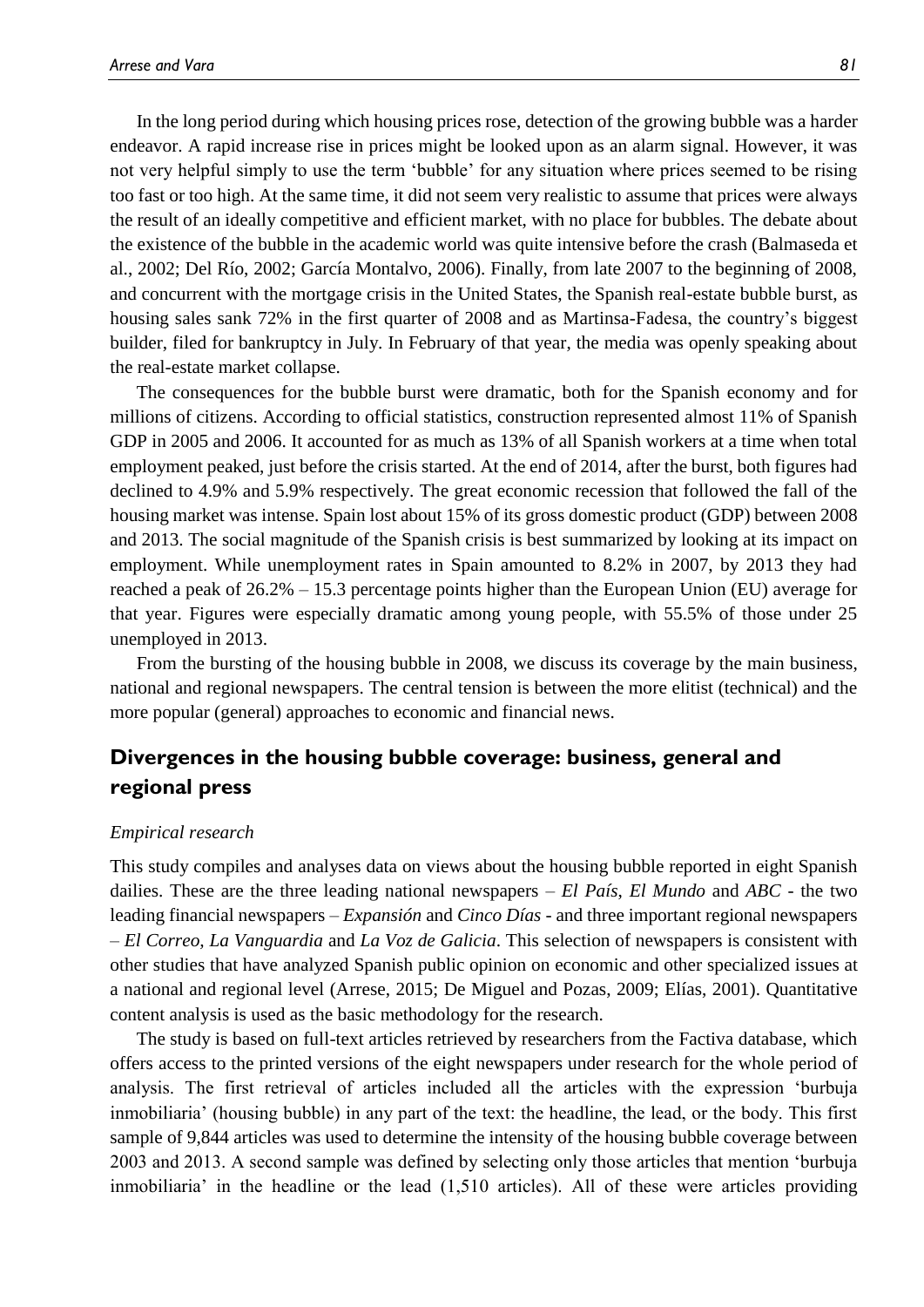substantial discussion and answers to the research questions of this study, and they were the textual base for the content analysis.

Variables for the coding were selected using a combination of deductive and inductive approaches (Neuendorf, 2002). We first deductively identified variables through a review of the main questions analyzed in relation to media coverage of economic and financial crises, particularly financial and housing bubbles (as explained in the literature review of these subjects). A coding sheet was then crafted with some basic variables around the bubble phenomenon (existence of the bubble, its causes, measures to deal with it, its harmful and beneficial consequences, who was responsible for it, etc.). There were also some variables about the component characteristics of the media coverage (type of article, author, number and type of sources mentioned, type of newspaper, etc.). This initial coding sheet was used to analyze a random sample of news articles. In this inductive phase, we considered which new variables could be added to the analysis, and which old ones could be removed from the initial coding sheet. The coding sheet was revised multiple times during these pre-coding sessions before it reached its final version.

The articles were analyzed using this final coding sheet by the two authors of this research along with two coders trained in content analysis, each with a coding sheet of 32 variables. The coding was carried out between January and March 2017. The first round of inter-coder reliability testing was performed on 10% of the articles. This was achieved at acceptable levels, with Krippendorff's alphas ranging from .76 to 1. At the conclusion of this process, the researchers reviewed the coding sheet and all the coded data and met to discuss final discrepancies and disagreements. The revised coding sheet was checked again before the final coding of a small subsample of 20 articles. This improved the alpha levels, which then ranged from .81 to 1.

As regards the statistical methodology, the categorical variables were compared between groups (types of newspapers) with Chi-square tests for independence. Cramer's V values were used for measuring the level of association between variables. At the same time, we used the post hoc tests of pairwise and cellwise adjusted residual methods for controlling for Type I error. Appropriate adjustments were made to the alpha level (alpha level adjustment from 0.05 using the Bonferroni method) (MacDonald and Gardner, 2000).

As already commented, we expected to find very substantial differences between the specialist economic and financial press and the rest of the newspapers, as well as between the approaches of the national and regional newspapers.

#### *Findings*

The first finding obtained from the research results is that the term and concept 'housing bubble' was widely used in the news, both before and after the bubble burst. Almost 10,000 articles mentioned the word 'bubble' between 2003 and 2013 in the eight newspapers under consideration (an average of more than 100 articles per newspaper per year). It is therefore clear that the existence of a Spanish housing bubble was a very common subject of debate in the public arena during the whole period. Of course, our data also indicates that, in terms of quantity, news coverage of the housing bubble substantially increased in the period 2008–2013, after the bubble burst. Although there was a total of 2,136 articles before 2008, the number nearly tripled to 7,708 from 2008 to 2013 (see Figure 2). Finally, it is interesting to note that in 2003, before the 2008 burst, there was intense coverage concerning the possibility of there being a 'housing bubble' phenomenon, coverage that was later moderated. These first results are important because they indicate that the press coverage of the housing bubble and, as a consequence, the public debate on it was quite intense during the period of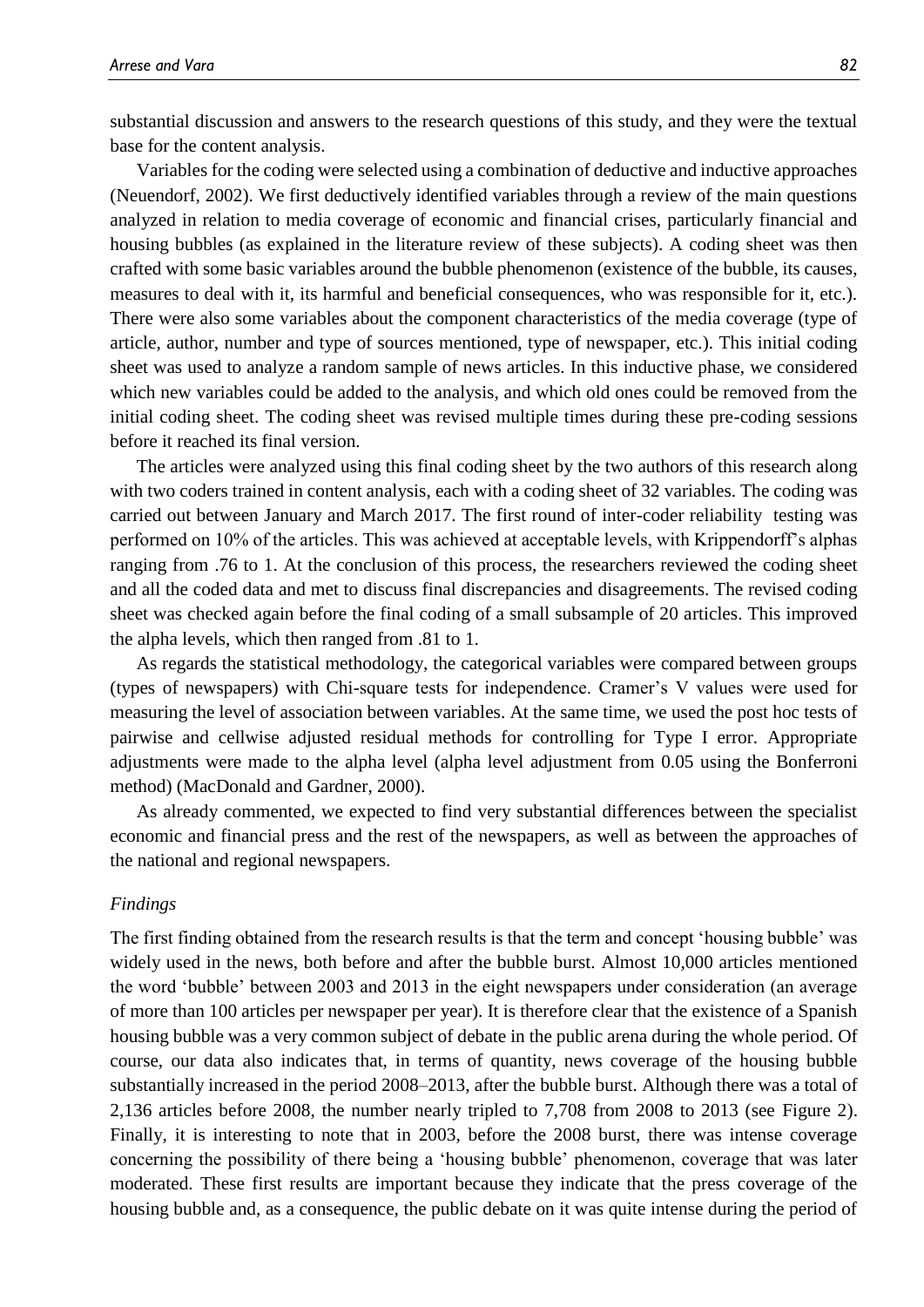study. At the same time, it is also interesting to see how the pattern of the Spanish press coverage follows an almost S-curve shape, with an initial peak in 2003 and a clear inflection point in 2008. This is very similar to the evolution described by Mercille (2014) for the Irish press coverage.



Figure 2: Articles mentioning the housing bubble (2003–2013)

For our study, when one takes into account just the articles used for the content analysis, which have the expression 'housing bubble' in their headline and/or their lead paragraph, the evolution of coverage is very similar.

In the following paragraphs, we analyze different dimensions of the housing bubble coverage in order to test the general hypothesis of this article. First, for the three types of newspaper, reference will be made to the voices heard on the news and in relation to the predominant news genres. Then we consider the thematic aspects which help us to understand content differences between the media outlets.

The analysis of the sources explicitly mentioned in the news shows some interesting differences between the three types of media (as can be seen in Table 1). Most importantly, there was a greater use of sources from the world of business and finance in the business press (59.1%, compared to 41.9% in the national and 45.5% in the regional press). Other types of sources were less common. These differences are statistically significant  $(X^2 (6, N = 769) = 18,702, p < .05)$ , but the size of the effect (Cramer's V) is small (0.111). The post hoc pairwise comparisons with a Bonferroni correction  $(p < .005)$  showed that the main significant difference was between the business newspapers and the general newspapers (both national and regional), with a higher presence of 'Business & Finance' sources in the first group and a more intensive use of 'Government & Politics' in the second. However, the predominance of political and economic sources – sources from the establishment – compared to other voices (especially, representatives from society) is a common feature in all three types of newspaper.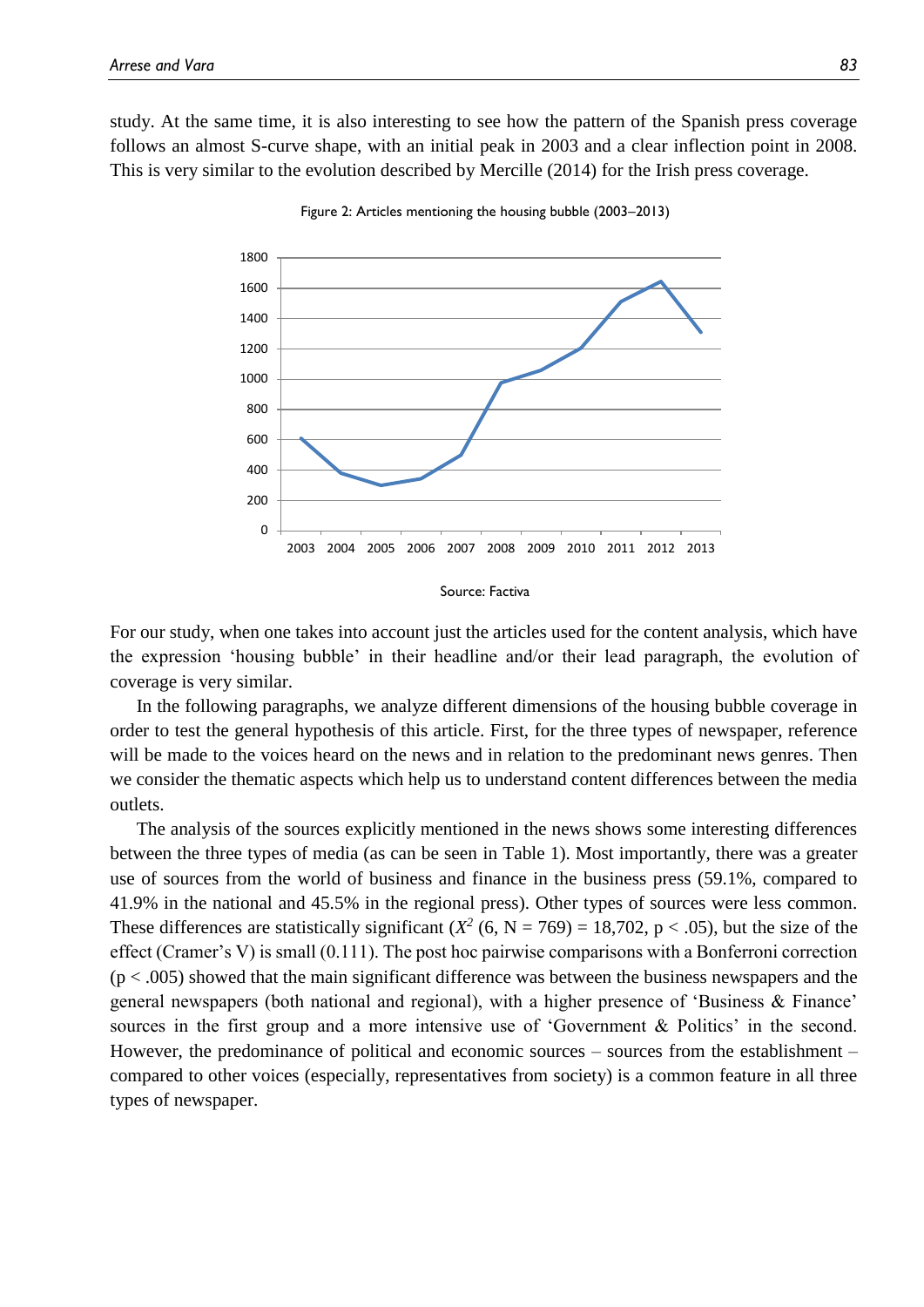|                                  | <b>National Dailies</b> | <b>Regional Dailies</b> | <b>Business Dailies</b> |
|----------------------------------|-------------------------|-------------------------|-------------------------|
| <b>Government &amp; Politics</b> | 115                     | 48                      | 36                      |
|                                  | 27.5%                   | 29.1%                   | 19.4%                   |
| <b>Business &amp; Finance</b>    | 175                     | 75                      | 110                     |
|                                  | 41.9%                   | 45.5%                   | 59.1%                   |
| <b>Experts &amp; Other Media</b> | 85                      | 26                      | 31                      |
|                                  | 20.3%                   | 15,8%%                  | 16,7%                   |
| <b>Citizens &amp; Society</b>    | 43                      | 16                      | 9                       |
|                                  | 10,3%                   | 9,7%                    | 4,8%                    |
| <b>Total</b>                     | 418                     | 165                     | 186                     |
|                                  | 100.0%                  | 100.0%                  | 100.0%                  |

**Table 1**. Sources for the news on the housing bubble (2003–2013)

Another important difference can be observed in the authorship of the articles. In the business press the number of external authors (contributors, experts, etc.) is significantly higher than in the other two types of newspaper  $(X^2 (2, N = 1,316) = 15.764, p < .05$ , Cramer's V = 0.109). This is especially evident in the case of experts (who make up 9.5% of the authors in the business press, compared to 3.7% in the national newspapers and 1.7% in the regional ones). However, none of the post hoc pairwise comparisons with a Bonferroni correction ( $p < .005$ ) showed any significant difference.

Perhaps as a corollary to the above, the mix of news genres used to talk about the housing bubble also differs significantly between the specialized and the general press. As shown in Table 2, the proportion of opinion and analysis pieces on the bubble is greater in the economic press (44.3%) than in the national press (39.2%) and much greater than in the regional press (29.0%). Again, this difference is statistically significant, although the statistical significance and size of the effect of the variable 'type of newspaper' are very small  $(X^2 (2, N = 1,322) = 19.363, p < .01,$  Cramer's V = 0.121). In this case also, post hoc pairwise comparisons among the three types of newspapers under consideration did not reach significance. This slight difference is consistent with the research carried out by Boukes and Vliegenthart (2017), which found that popular and regional newspapers strongly rely on the news factors of personification, negativity, and geographical proximity. Quality newspapers employ a general pattern of news factors, while financial newspapers consistently rely on fewer news factors in their reporting.

| Table 2. News genre by type of newspaper (2003–2013) |  |  |
|------------------------------------------------------|--|--|
|------------------------------------------------------|--|--|

|                               | <b>National Dailies</b> | <b>Regional Dailies</b> | <b>Business Dailies</b> |
|-------------------------------|-------------------------|-------------------------|-------------------------|
| <b>News &amp; Features</b>    | 370                     | 296                     | 165                     |
|                               | 60.8%                   | 71.0%                   | 55.7%                   |
| <b>Analysis &amp; Opinion</b> | 239                     | 121                     | 131                     |
|                               | 39.2%                   | 29.0%                   | 44.3%                   |
| <b>Total</b>                  | 609                     | 417                     | 296                     |
|                               | 100.0%                  | 100.0%                  | 100.0%                  |

One might think that these differences in the use of sources, authorship and the mix of news genres would result in a variety of coverage of the real estate bubble by the three types of newspapers under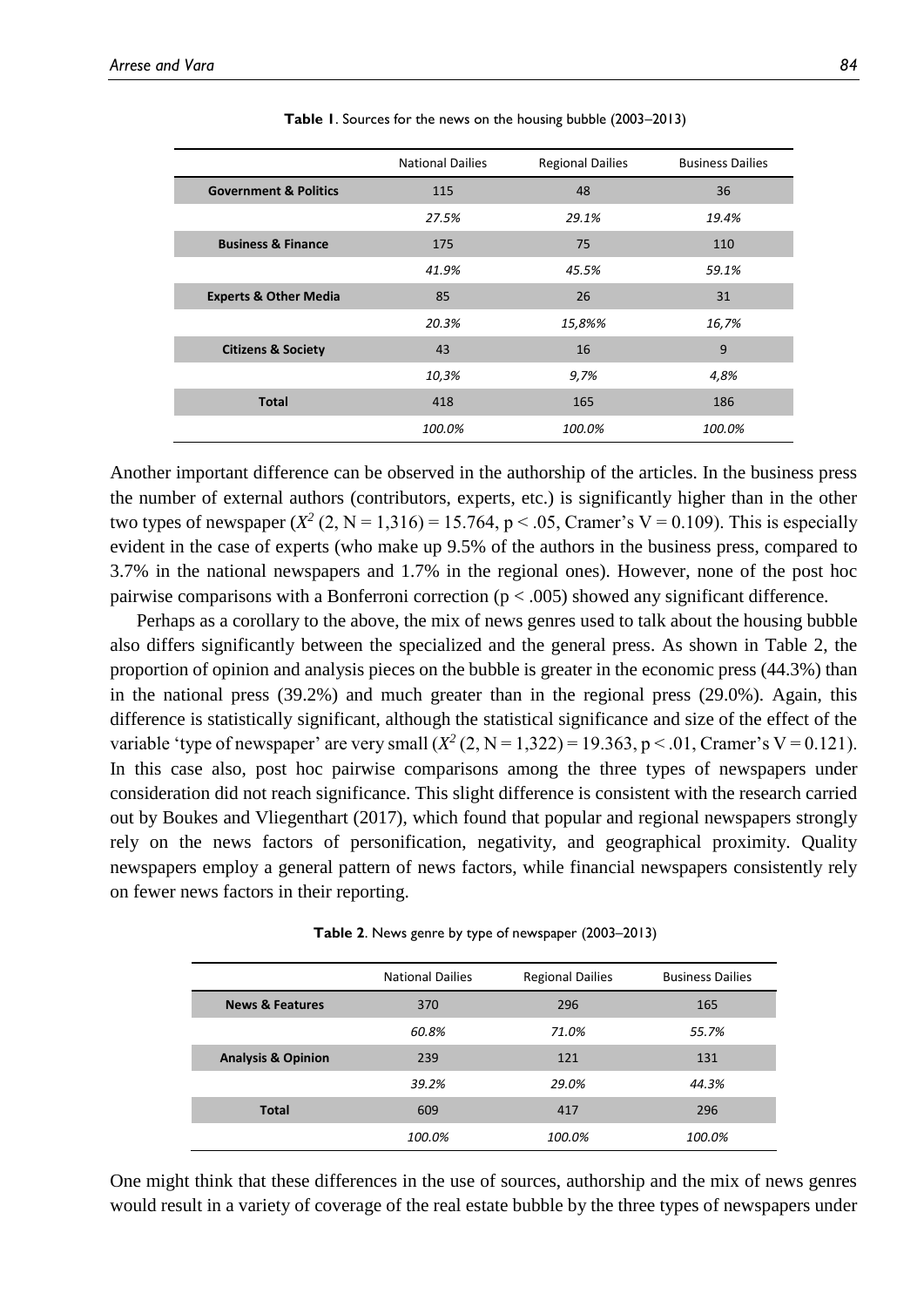analysis. This would represent the particular news approach and different audiences of each type. This hypothesis is true to a certain extent – in the case of explicit or implicit statements by sources on whether or not a bubble existed between 2003 and 2007, this was one of the main topics under discussion. As one can see in Table 3, the voices that declared the existence of a real estate bubble, in the years prior to when the bubble burst, were more numerous in the national (60.3%) and in the regional (66.3%) press than in the economic and financial press (48.7%). In this case the disparities do not show statistical significance  $(X^2(4, N = 421) = 8.293$ ,  $p = .081$ , Cramer's V = 0.099). However, in cellwise and pairwise comparisons the only significance  $(p < 0.005)$  lies in the contrast between regional newspapers and business newspapers, especially in regard to their positive judgments about the existence of a housing bubble (65.0% of mentions in regional dailies against 48.7% in business dailies).

|              | <b>National Dailies</b> | <b>Regional Dailies</b> | <b>Business Dailies</b> |
|--------------|-------------------------|-------------------------|-------------------------|
| Yes          | 105                     | 63                      | 73                      |
|              | 60.3%                   | 65.0%                   | 48.7%                   |
| <b>No</b>    | 54                      | 24                      | 60                      |
|              | 31.0%                   | 24.7%                   | 40.0%                   |
| <b>Doubt</b> | 15                      | 10                      | 17                      |
|              | 8.7%                    | 11.3%                   | 11.3%                   |
| <b>Total</b> | 174                     | 97                      | 150                     |
|              | 100.0%                  | 100.0%                  | 100.0%                  |

**Table 3**. Is there a housing bubble underway? (2003–2007)

In the period 2003–2007, the contrast between the business press and the regional press in relation to whether or not a real estate bubble existed is reproduced when we analyze perceptions about the evolution of house prices in those years. As can be seen in Table 4, opinions on whether or not the extraordinary rise in prices was in tune with the economic circumstances of the moment were almost equally divided in the business press and the national newspapers. By contrast, the regional press mostly reflected the fact that price increases were not justified by economic fundamentals, which constitutes the basis for the assertion that a market is in a bubble situation. In the same way, the regional dailies also reflected to a greater degree the idea that prices would continue in an upward spiral – with the bubble inflating more and more. In the other newspapers (without any distinction between the national and the business press) the dominant idea was that prices would begin to fall smoothly, in a 'soft landing' scenario. This precluded the possibility that a growing bubble was likely to burst.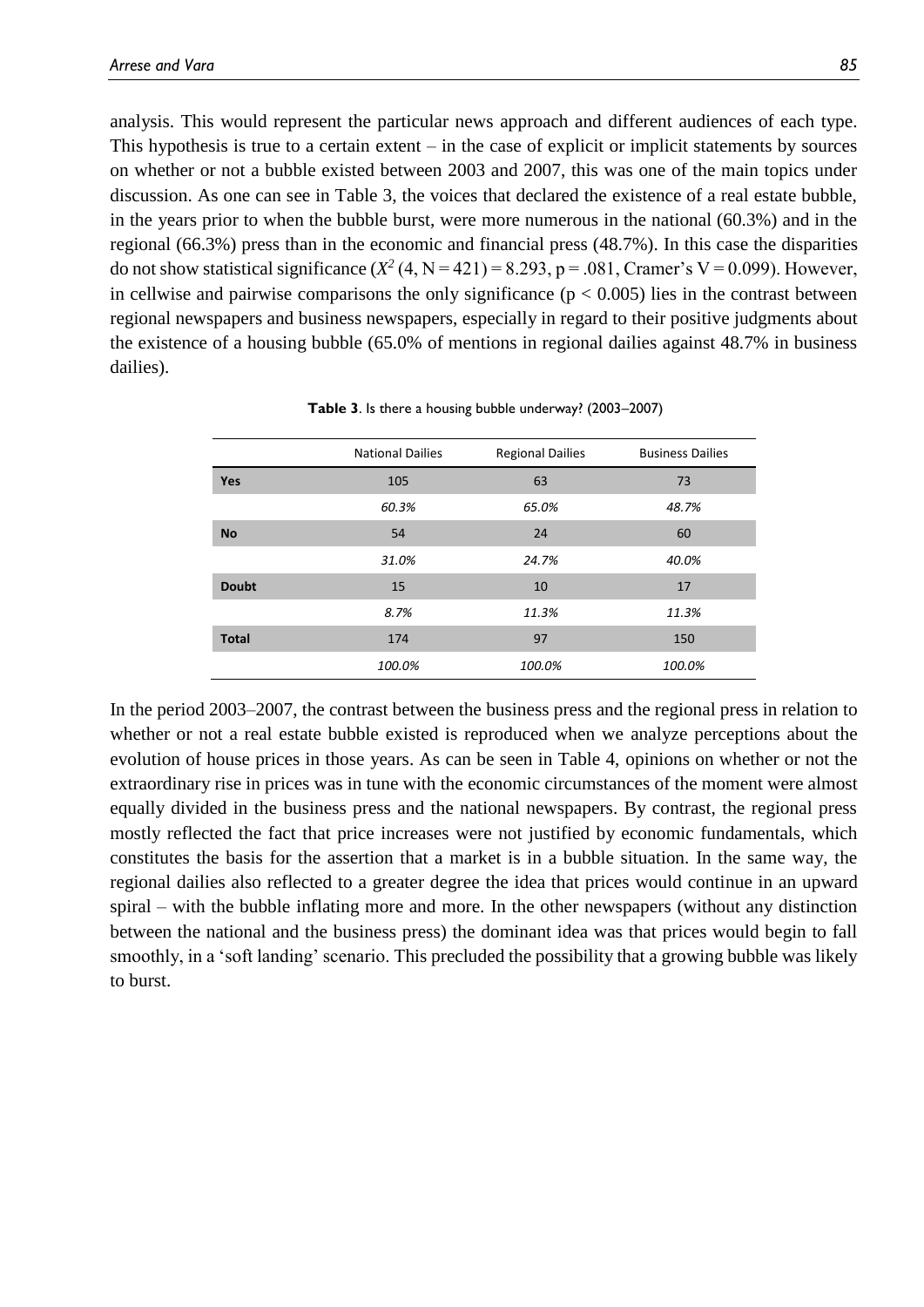|                                                                                                       | National<br><b>Dailies</b> | Regional<br><b>Dailies</b> | <b>Business Dailies</b> |  |  |
|-------------------------------------------------------------------------------------------------------|----------------------------|----------------------------|-------------------------|--|--|
| Q1. How do the author and/or the<br>sources perceive the current rise in<br>house prices?             |                            |                            |                         |  |  |
| <b>Consistent</b><br>with<br>fundamentals                                                             | 41                         | 12                         | 39                      |  |  |
|                                                                                                       | 50.0%                      | 36.4%                      | 51.3%                   |  |  |
| Inconsistent<br>with<br>fundamentals                                                                  | 41                         | 21                         | 37                      |  |  |
|                                                                                                       | 50.0%                      | 63.6%                      | 48.7%                   |  |  |
| Q2. How do the author and/or the sources forecast the behavior of<br>house prices in the near future? |                            |                            |                         |  |  |
| Growing                                                                                               | 46                         | 21                         | 43                      |  |  |
|                                                                                                       | 54.8%                      | 65.6%                      | 51.8%                   |  |  |
| <b>Stagnant</b>                                                                                       | 5                          | 3                          | $\overline{7}$          |  |  |
|                                                                                                       | 6.0%                       | 9.4%                       | 8.4%                    |  |  |
| <b>Falling</b>                                                                                        | 33                         | 8                          | 33                      |  |  |
|                                                                                                       | 39.3%                      | 25.0%                      | 39.8%                   |  |  |

**Table 4**. Perceptions of the current situation and the evolution of house prices (2003–2007)

**Note**: Chi-square test was not significant when applied to Q1 ( $X^2$  (4, N = 191) = 2.253, p = .324, Cramer's V = 0.109). As for Q2, because of the small number of cases and some expected values lower than 5.0, we applied Fisher's exact test (twotailed), which showed no significant difference ( $p = 0.150$ ) between the three types of newspapers when analyzing the different price forecasts that they published.

Beyond these differences, the coverage of the three types of newspaper was very homogeneous when considering other dimensions concerning information on the real estate bubble. Table 5 shows the results of the Chi-square tests for the analysis of the thematic structure of the articles. In all cases, these results were statistically non-significant. With regard to the 'measures' proposed to address the crisis ('fiscal & monetary'; 'housing policies'; 'other policies'), the three types of newspaper framed solutions in almost the same way. Something similar is evident in relation to the allocation of responsibilities for the problems created by the real estate bubble; these are distributed in the different dailies in a very similar proportion between 'government & politics', 'banks & finance' and 'business & society'.

Although it has no statistical significance, there are some interesting differences in the weight given to different categories of causes and consequences. While the economic press attached greater importance to economic and financial causes, national newspapers highlighted the political and legal issues. The regional press gave more weight to social and demographic factors. This same pattern repeats in reference to the consequences, although, as has been pointed out, in no case are the differences statistically significant.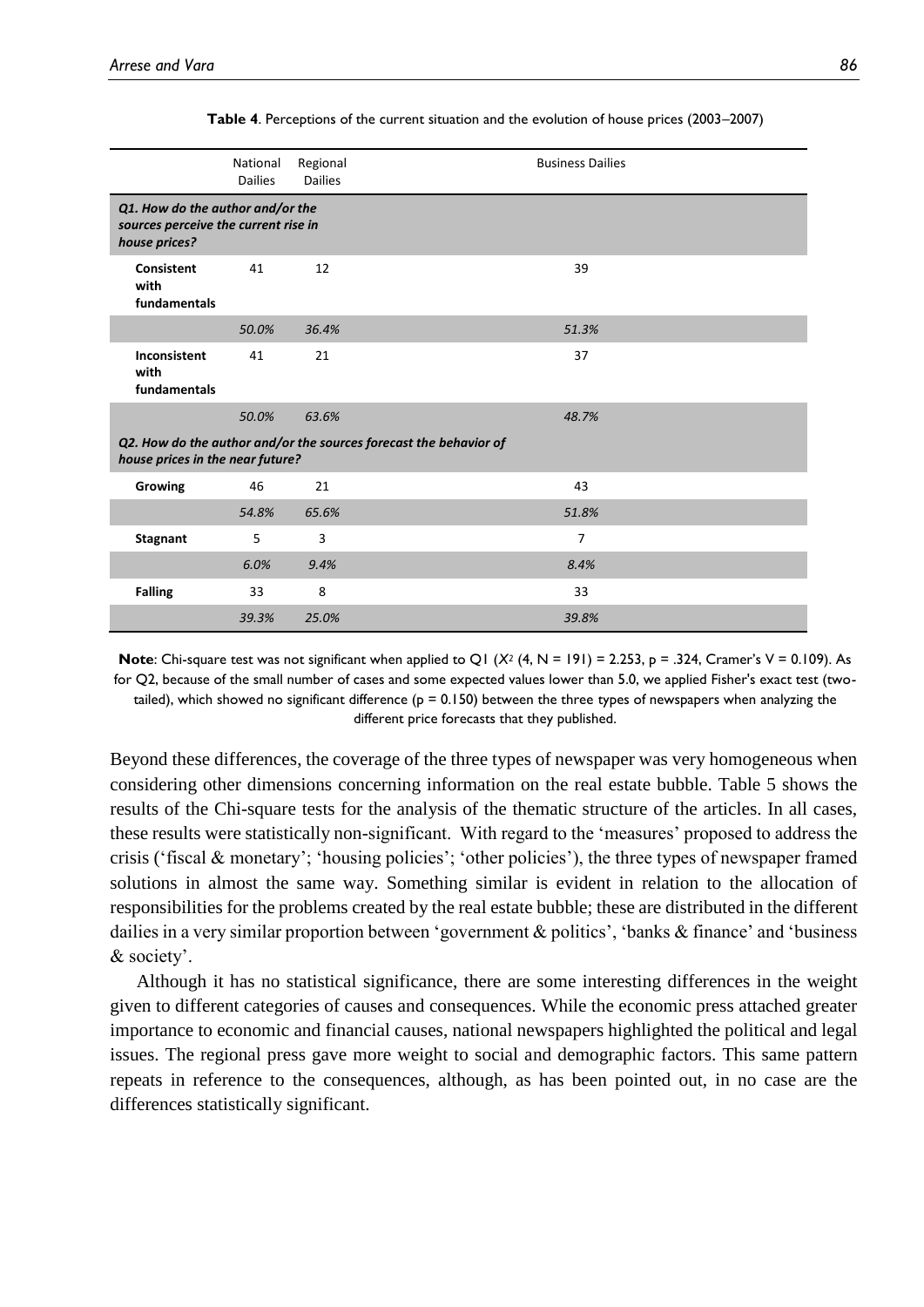|                            | N   | $X^2$ | df | p     | Cramer's V |
|----------------------------|-----|-------|----|-------|------------|
| <b>Measures</b>            | 461 | 1.802 | 4  | 0.772 | 0.058      |
| <b>Causes</b>              | 714 | 7.580 | 4  | 0.108 | 0.126      |
| <b>Consequences</b>        | 675 | 8.156 | 4  | 0.086 | 0.110      |
| <b>Responsible parties</b> | 318 | 3.232 | 4  | 0.520 | 0.081      |

**Table 5**. Results of a chi-square test of independence for explanations for the housing bubble

In summary, content analysis of news concerning the Spanish housing bubble published in the three types of newspapers under analysis, between 2003 and 2013, shows a strong uniformity. Consequently, we cannot accept the hypothesis that there were substantial differences in coverage between the economic and financial press and the rest of newspapers. Neither was there a marked difference between the approaches of national and regional newspapers. On the contrary, although we have found some important differences between newspapers in some journalistic dimensions (authorship of articles, use of sources or predominance of certain news genres), these differences are, overall, not statistically significant and/or relevant. They do not seem to have produced a variety of discourses on the bubble in accord with the peculiarities of the format and audience of each outlet. In the regional press there were distinctive aspects of coverage that were more aligned with the idea that a housing bubble existed in the period prior to its bursting. And such coverage was more focused on the social aspects of the housing bubble when analyzing its causes and consequences. Apart from this tendency however, the three types of newspapers analyzed shared a very similar news framework.

## **Conclusions**

When speaking about the media discourse on the Spanish bubble, García Montalvo (2008) has written:

Whenever there is a complex and imprecise phenomenon, or a sore spot you could not put your finger on, two factions are formed. Around the real estate bubble there have also existed at least two sides: the 'deniers', who rejected the possibility that a bubble could exist, and the 'bubbleists', who held the opposite view. The correlation of forces between these groups was changing with time, and the most important battles between them took place mainly in the media and in Internet forums (10).

The case of Spain was not exceptional in regard to the centrality of the media in shaping discourse about the bubble. Case and Shiller (2003) also highlight how some newspapers and magazines in the United States were an important forum for public discussion about whether or not a real estate bubble existed:

The popular press is full of speculation that the United States, as well as other countries, is in a 'housing bubble' that is about to burst. *Barron's*, *Money Magazine*, and *The Economist* have all run recent feature stories about the irrational run-up in home prices and the potential for a crash. *The Economist* has published a series of articles with titles like 'Castles in Hot Air,' 'House of Cards,' 'Bubble Trouble,' and 'Betting the House.' These accounts have necessarily raised concerns among the general public. (299).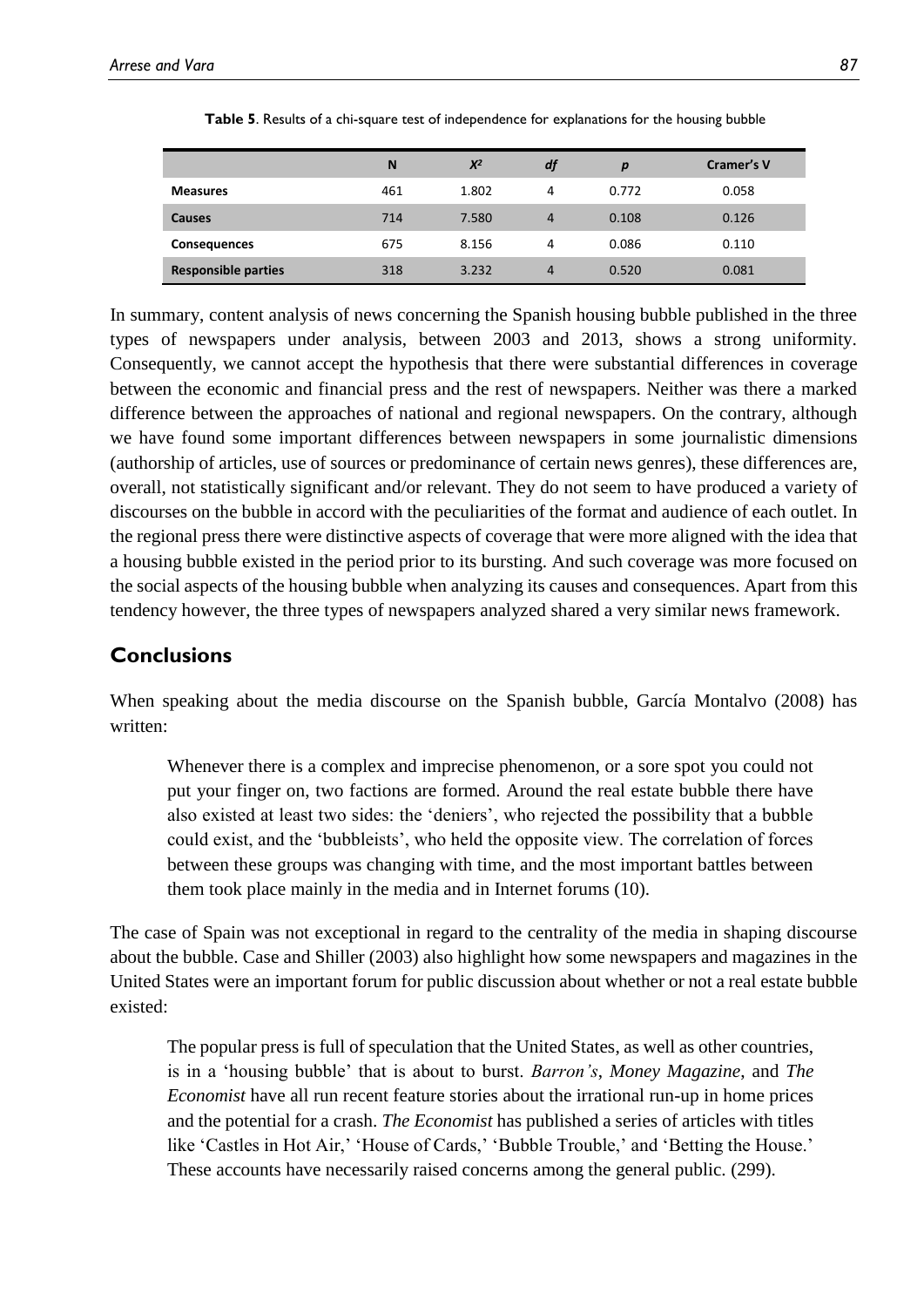We found that Spanish newspapers covered the housing bubble extensively, but with some differences between outlets. These differences were expected, considering the peculiarities of communication media that are more elite to elite (business newspapers) and communication media that are more elite to mass (national and regional newspapers). The presence and weight of explanation frames (measures, causes, consequences and responsibilities), sources, and news genres differ across the outlets, although it is remarkable that all newspapers make use of the same basic structure of news coverage. However, in general, it is the uniformity of the economic crisis coverage which stands out. Despite having very different backgrounds and readerships, the newspapers covered the housing bubble in a highly similar fashion. The media echoed hegemonic interpretations of the crisis and did not provide a platform for deviant voices (Doudaki, 2015). These findings are in line with research that puts the emphasis on structural (contextual) determinants of media coverage, rather than individual (journalist- and outlet-specific) ones (Damstra and Vliegenthart, 2018b). They also accord with the rhetorical analysis of economic discourse in the media, which stresses the extent to which coverage of economic issues produces uniform thinking. Interpretations are dominated by technical arguments, and institutional and elitist explanations of current events (Arrese and Vara, 2016). In this way, the media contribute to the expansion of a 'governmentality' which depends in crucial respects upon the intellectual technologies, practical activities, and social authority associated with expertise (Miller and Rose, 1990). It is thus difficult for the media to stand aside from the experts' discourse or to forge new ways of analyzing economic events outside the prevalent elite consensus, which is usually guided by the rhetoric of a free market economy.

Beyond these empirical findings, it is interesting to consider another question that is raised by this study: the 'gradation' in the adoption of a more or less elitist perspective among the three types of newspapers studied. Having a big sample size of articles facilitates the discovery of statistically significant relationships between most of the variables, which means that gradation is supported. However, as observed in the different sections of the analysis, many of these relationships have a very low degree of association/correlation. Arguably, many of the differences between the three types of newspaper are not relevant enough, especially considering the huge gap between them with respect to their thematic focus and target audience (this is especially noticeable between business and regional papers).

When considering the disparate types of publications (business and regional), one wonders whether the comparatively minor differentiation in the coverage of the housing bubble is due to the relaxation of the usual elite news patterns of the business press. Conversely, this could be due to the inability of the non-specialized press to get rid of these patterns, which are very dominant in complex economic issues such as this one. Based on the results of the present research, one can more easily defend the latter view, which coincides with other case study research, such as that dealing with the economic crisis in the Irish mainstream media (Fahy et al., 2010; Mercille, 2014; Titley, 2012), or the Greek crisis in a tabloid such as the German *Bild* (Mylonas, 2012). Therefore, we would argue that, in the case of the Spanish housing bubble, the press discourse – almost without distinction between formats – has also been 'captured' by the logic of elite to elite communication, the dominant logic of news in high politics, economics and finance.

From these findings, one of the challenges for journalism in general, and every media outlet in particular, will be to find ways of addressing economic and financial issues in accordance with the demands of different audiences and in a way reflects with the outlet's own distinctive journalistic culture. From a political economy perspective, the coverage of the Spanish housing bubble reveals how very different types of media are captured by the logic of elite to elite communication processes,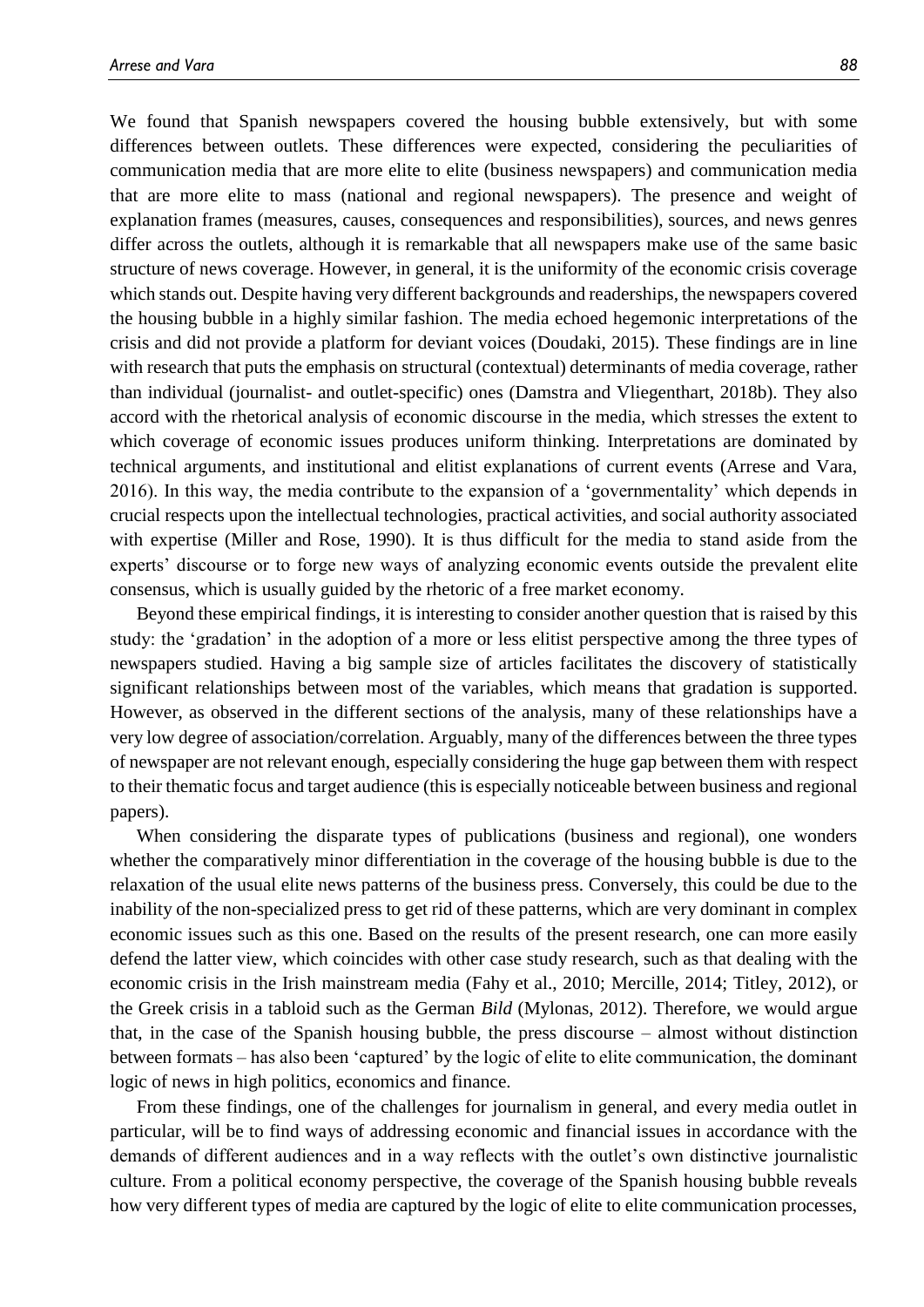which may have dramatic consequences for the ordinary citizen. In general, then, this research shows how the critical political economy approach can be used "to explain the failure of business journalism in reporting global financial crises" (Murdock, 2015: 2).

# **Author bios**

Ángel Arrese is Associate Professor of Financial and Business Journalism at the School of Communication (University of Navarra, Spain). His research examines the history and structure of economic and financial news journalism. Specifically, he focuses upon on the coverage of economic and business news in the Spanish and European press. Arrese has also worked on the practices and concerns of business journalism. Published research on these topics can be found in *Journalism*, *Journalism Studies*, *Discourse & Society* and *Communication and Society*, among others. Arrese is author of *La identidad de The Economist* (1994), *Economic and Financial Press* (2001), *La prensa económica* (2002), and (with Alfonso Vara) *Fundamentos de Periodismo Económico* (2011).

Alfonso Vara-Miguel is Associate Professor of Journalism at the University of Navarra (Pamplona, Spain), where he has been teaching Financial and Business journalism skills for nearly twenty years. His research focuses on media effects, financial and business news and new media business models. He is Director of the Seminar of Financial & Economic Journalism (1997), a pioneering Spanish program of business journalism training.

## **Declaration of conflicting interests**

The author(s) declared no potential conflicts of interest with respect to the research, authorship, and/or publication of this article.

# **Funding**

The author(s) received funding for this article as part of the following grant: Spanish Ministry of Economy and Competitiveness, CSO2014-51817-R.

## **References**

- Ahva L (2013) Public journalism and professional reflexivity. *Journalism* 14(6): 790–806.
- Almiron N (2008) Crisis financiera, economía y medios de comunicación. *Mientras Tanto* 108-109: 83–90.
- Almiron N (2017) Favoring the elites: think tanks and discourse coalitions. *International Journal of Communication* 11: 4350–4369.
- Arrese Á (2006) Simplificación y rigor en el periodismo económico. *Cuadernos de Información* 19: 42–49.
- Arrese Á and Vara A (2012) Canarios en la mina? La prensa y los riesgos de la "burbuja inmobiliaria" en España. Paper presented to *Comunicación y riesgo". III Congreso Internacional de la Asociación Española de Investigación en Comunicación*, AE-IC, Tarragona, 20 de diciembre.
- Arrese Á (2015) Spanish press. No illusions. In: Schifferes S and Roberts R (eds.) *The Media and Financial Crisis*) London: Routledge, pp. 87–102.
- Arrese Á and Vara A (2015) Divergent perspectives? Financial newspapers and the general interest press. In: Picard R (ed.) *The Euro Crisis in the News. Journalistic Coverage of the Economic Crisis and European Institutions*. London: RIJS-TaurIs, pp. 149–176.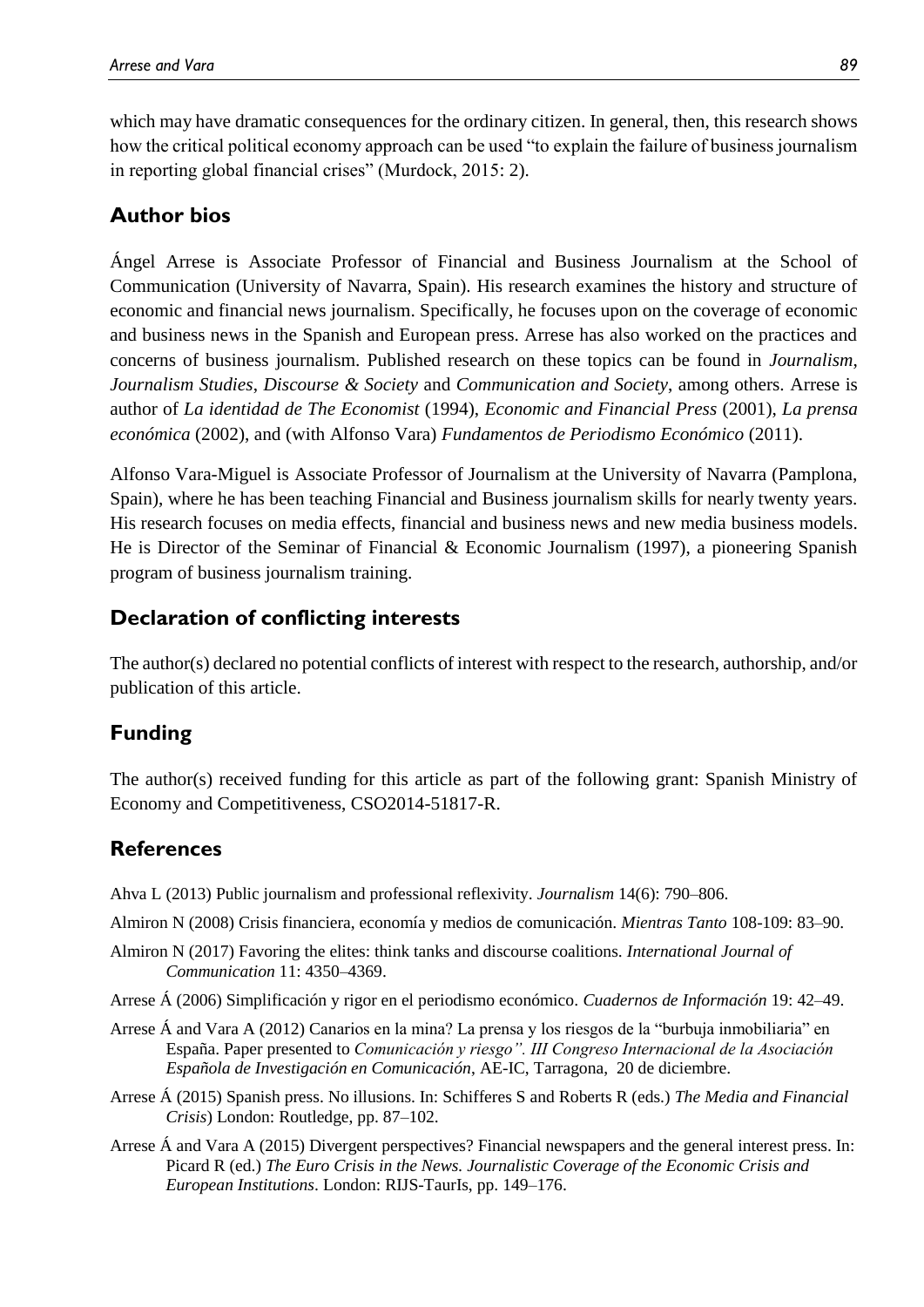- Arrese Á and Vara A (2016) A comparative study of metaphors in press reporting of the Euro crisis. *Discourse & Society* 27(2): 133–155.
- Balmaseda M, San Martín I and Sebastián M (2002) Una aproximación cuantitativa a la burbuja inmobiliaria. *Situación Inmobiliaria BBVA* Diciembre: 22-28.
- Baran SJ and Davis DK (2013) *Mass Communication Theory. Foundations, Ferment, and Future*. 7th edn. Boston: Cengage Learning.
- Boukes M, Boomgaarden H, Moorman M and De Vreese C (2015) Political news with a personal touch: How human interest framing indirectly affects policy attitudes. *Journalism & Mass Communication Quarterly* 92(1): 121–141.
- Boukes M and Vliegenthart R (2017) A general pattern in the construction of economic newsworthiness? Analyzing news factors in popular, quality, regional, and financial newspapers. *Journalism*. Online version: doi:10.1177/1464884917725989.
- Case K and Shiller R (2003) Is there a bubble in the housing market? *Brooking Papers on Economic Activity* 2: 299–362.
- Casey CM (2018) The Irish newspapers and the presidential property price boom. *New Political Economy*. doi:10.1080/13563467.2018.1426562
- Chakravarty P and Schiller D (2010) Neoliberal newspeak and digital capitalism in crisis. *International Journal of Communication* 4: 670–692.
- Corcoran F and Fahy D (2009) Exploring the European elite sphere. The role of the Financial Times. *Journalism Studies* 10(1): 100–113.
- Damstra A, Boukes M and Vliegenthart R (2018) The economy. How do the media cover it and what are the effects? A literature review. *Sociology Compass*. doi:10.1111/soc4.12579
- Damstra A and Vliegenthart R (2018) (Un)covering the economic crisis? *Journalism Studies* 19(7): 983– 1003.
- Davis A (2000) Public relations, business news and the reproduction of corporate elite power. *Journalism* 1(3): 282–304.
- Davis, A (2003) Whither mass media and power? Evidence for a critical elite theory alternative. *Media, Culture and Society* 25 (5), 669–690.
- Davis A (2005) Media effects and the active elite audience: A study of communication in the London Stock Exchange. *European Journal of Communication* 20(3): 303–326.
- Davis A (2006) Media effects and the question of the rational audience: Lessons from the financial markets. *Media, Culture & Society* 28 (4): 603–625.
- Davis A (2012) Mediation, financialization and the global financial crisis: an inverted political economy perspective. In: Banks J, Jin DJ and Winseck D (eds) *The Political Economies of Media: The Transformation of the Global Media Industries*. London: Bloomsbury, pp. 241–254.
- Davis A and Williams K (2017) Introduction: Elites and power after financialization. *Theory, Culture & Society* 34(5–6): 3–26.
- De Keyser J and Raeymaeckers K (2012) The printed rise of the common man. *Journalism Studies* 13 (5–6): 825–835.
- De Miguel JC and Pozas V (2009) Polarización ideológica o económica? Relaciones entre los medios y el poder político y corporativo. *Viento Sur* 103: 43–51.
- Del Río A (2002) *El endeudamiento de los hogares españoles*. Working Paper 0228, Bank of Spain.
- Doudaki V (2015) Legitimation mechanisms in the bailout discourse. *Javnos–The Public* 22(1): 1–17.
- Doyle G (2006) Financial news journalism. A post-Enron analysis of approaches towards economic and financial news production in the UK. *Journalism* 7(4): 433–452.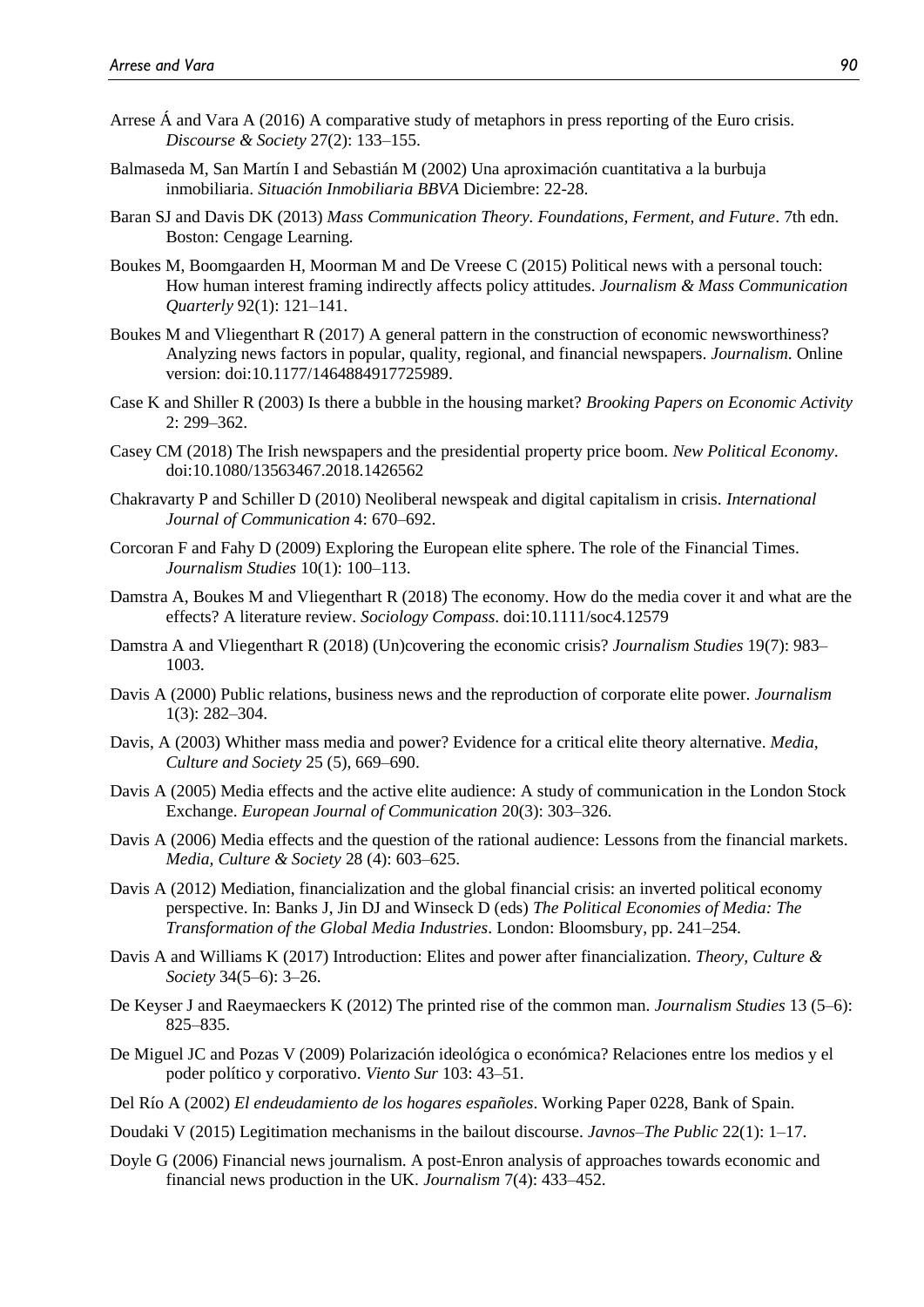- Durham F (2007) Framing the state in globalization: The Financial Times coverage of the 1997 Thai currency crisis. *Critical Studies in Media Communication* 24(1): 57–76.
- Elías C (2001) Periodismo especializado en medioambiente: el caso Doñana como paradigma de manipulación informativa. *Ámbitos* 6: 279–303.
- Fahy D, O'Brien M and Poti V (2010) Combative critics or captured collaborators? Irish financial journalism and the end of the Celtic Tiger. *Irish Communications Review* 12: 5–21.
- García Montalvo J (2006) Deconstruyendo la burbuja: expectativas de revalorización y precio de la vivienda en España. *Papeles de economía española* 109: 44–75.
- García Montalvo J (2008) *De la Quimera Inmobiliaria al Colapso Financiero. Crónica de un Desenlace Anunciado*. Barcelona: Antonio Bosch.
- Gavin N (ed) (1998) *The Economy, Media and Public Knowledge*. London: Leicester University Press.
- Glynn CJ, Huge ME and Hoffman L (2008) Did the media help inflate the housing bubble? Media coverage of real estate markets in times of change. Paper, Annual Conference of the AEJMC, April.
- Grünberg J and Pallas J (2012) Beyond the news desk the embeddness of business news. *Media, Culture & Society* 35(2): 216–233.
- Guerrara F (2009) Why generalists were not equipped to cover the complexities of the crisis. *Ethical Space: The International Journal of Communication Ethics* 6(3/4): 44–49.
- Illueca M (2014) Medios de comunicación y crisis financieras: por qué nadie nos avisó? *Cuadernos de Periodistas* 27: 81–93.
- Kantola A (2006) On the dark side of democracy: The global imaginary of financial journalism. In: Cammaerts B and Carpentier N (eds) *Reclaiming the Media: Communication, Rights and Democratic Media Roles*. Bristol: Intellect, pp. 192–215.
- Kepplinger H-M (2007) Reciprocal effects: Towards a theory of mass media effects on decision makers. *International Journal of Press & Politics* 12(2): 3–23.
- Kjaer P and Langer R (2003) *The negotiation of business news: A study of journalistic-source interaction*. Working paper, No. 2003-5, Copenhagen Business School.
- Kleemans M, Schaap G and Hermans L (2017) Citizen sources in the news: Above and beyond the vox pop? *Journalism* 18(4): 464–481.
- Kunelis R and Reunanen E (2012) Media in political power: A Parsonian view on the differentiated mediatization of Finnish decision makers. *The International Journal of Press/Politics* 17(1): 56–75.
- Kuzyk P and McCluskey J (2006) The political economy of the media: Coverage of the Lumber tariff dispute. *The World Economy* 29(5): 655–667.
- Landriscina M (2012) Framing inflation and investment: The New York Times and the cultural context of a local housing market. *Qualitative Sociology* 35(3): 271–292.
- Lee M (2014) A review of communication scholarship on the financial markets and the financial media. *International Journal of Communication* 8: 715–736.
- Lefevere J, De Swert K and Walgrave S (2012) Effects of popular exemplars in television news. *Communication Research* 39(1): 103–119.
- Lewis J (2010) Normal viewing will resume shortly: News, recession and the politics of growth. *Popular Culture* 8: 161–165.
- MacDonald PL and Gardner RC (2000) Type I error rate comparisons of post hoc procedures for I j chisquare tables. *Educational and Psychological Measurement* 60(5): 735–754.
- Maddrick J (2002) The Influence of the Financial Media Over International Economic Policy. In: Eatwell J and Taylor L (eds) *International Capital Markets. Systems in Transition*. Oxford: Oxford University Press, pp. 231–253.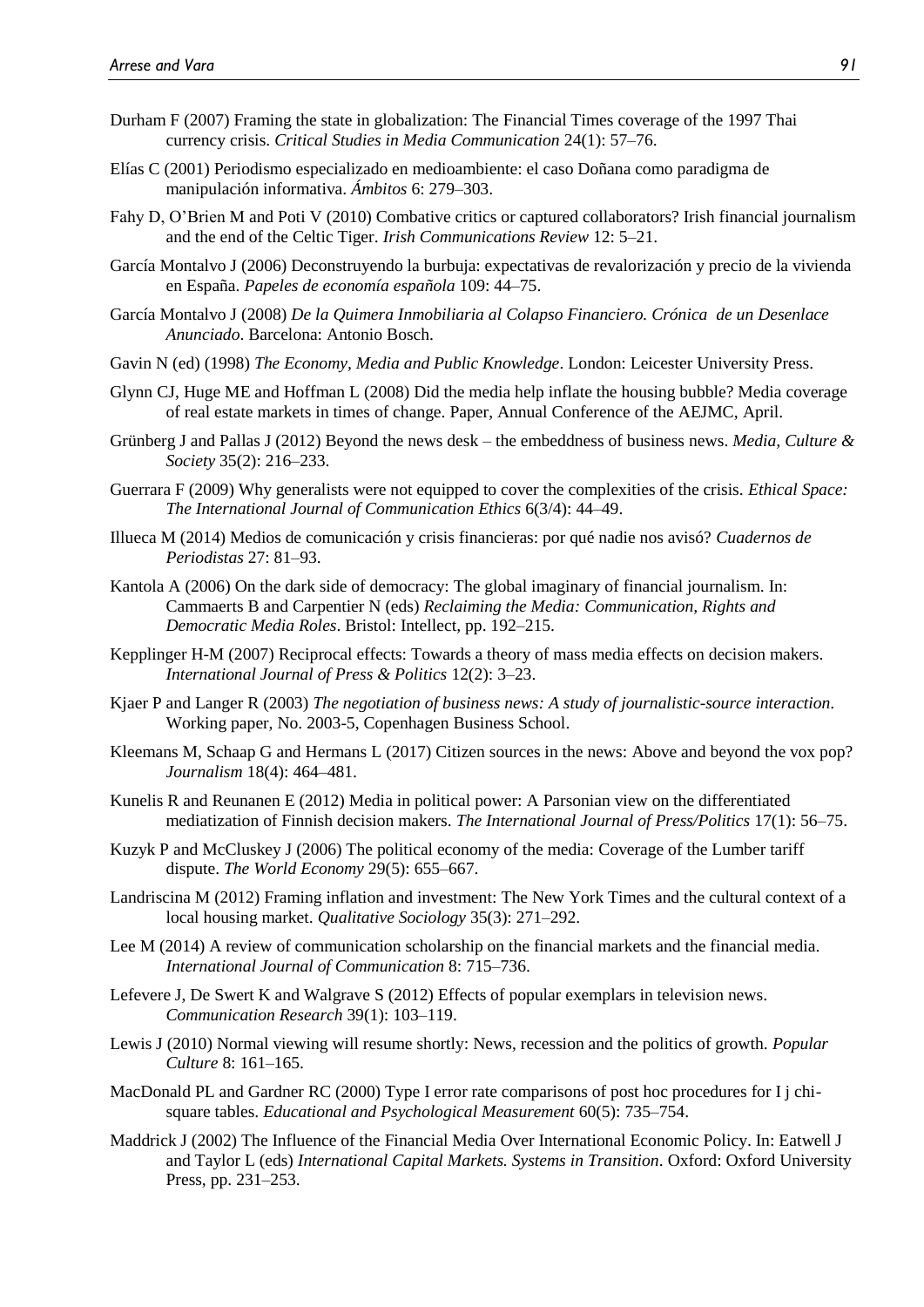- Maesse J (2012) Ökonomischer expertendiskurs und transversale offentlichkeit. In: Lämmle K, Peltzer A and Wagenknecht A (Hg) *Krise, Cash & Kommunikation. Die Finanzkrise in den Medien*. Konstanz: UVK Verlag, pp. 113–137.
- Maesse J (2015) Economic experts: A discursive political economy of economics. *Journal of Multicultural Discourses* 10(3): 279–305.
- Manning P (2012) Financial journalism, news sources and the banking crisis. *Journalism* 14(2): 173–189.
- McCollough J and Karani K (2014) The media's role in influencing perceptions of housing values and the resulting impact on the macroeconomy. *Economic Affairs* 34(1): 68–77.
- Mercille J (2014) The role of media in sustaining Ireland's housing bubble. *New Political Economy* 19(2): 282–301.
- Merrill G (2012) The revolution must wait: Economic, business and financial journalism beyond the 2008 crisis. *Ethical Space: The International Journal of Communication Ethics* 9(1): 1–15.
- Miller P and Rose N (1990) Governing economic life. *Economy and Society* 19(1): 1–31.
- Mills CW (1957) *The Power Elite*. New York: Oxford University Press.
- Müller S (2011) The real estate bubble in Spain has been pumped up by all of us. *Aestimatio. The IEB International Journal of Finance* 2: 2–11.
- Murdock G (2015) Business as usual and its discontents. In: Gripsrud J and Murdock G (eds.) *Money Talks: Media, Markets, Crisis*. Bristol: Intellect, pp. 209–218.
- Mylonas Y (2012) Media and the economic crisis of the EU: The 'culturalization' of a systemic crisis and *Bild Zeitung's* framing of Greece. *triple C* 10(2): 646–671.
- Neuendorf KA (2002) *The Content Analysis: Guide book*. Thousand Oaks: Sage.
- Parker R (1997) Journalism and economics: the tangled webs of profession, narrative, and responsibility in a modern democracy. *Discussion Paper D-25*, Joan Shorenstein Center of Press and Politics, Harvard University.
- Parrilla R, Almiron N and Xifra J (2016) Crisis and interest: The political economy of think tanks during the Great Recession. *American Behavioral Scientist* 60(3): 340–359.
- Picard R (ed) (2015) *The Euro Crisis in the Media. Journalistic Coverage of Economic Crisis and European Institutions*. London: I.B Tauris & The Reuters Institute for the Study of Journalism, University of Oxford.
- Preston P and Silke H (2014) Ireland—From neoliberal champion to 'the eye of the storm'. *Javnost–The Public* 21(4): 5–23.
- Project for Excellence in Journalism (2009) *Covering the Great Depression: How the Media Have Depicted the Economic Crisis during Obama's Presidency*, Washington: Pew Research Center.
- Rafter K (2014) Voices in the crisis: The role of media elites in interpreting Ireland's banking collapse. *European Journal of Communication* 29(5): 598–607.
- Reich Z (2012) Different practices, similar logic: Comparing news reporting across political, financial and territorial beats. *International Journal of Press/Politics* 17(1): 76–99.
- Roush C (2011) The financial press: It's not as bad as its reputation. In: Schiffrin A (ed) *Bad News*. *How America's Business Press Missed the Story of the Century.* New York: The New Press, pp. 54–70.
- Sandvoss C (2010) Conceptualizing the global economic crisis in popular communication research. *Popular Communication* 8(3): 154–161.
- Schifferes S and Coulter S (2012) Downloading disaster: BBC news online coverage of the global financial crisis. *Journalism* 14(2): 228–252.
- Schifferes S and Roberts R (eds) (2014) *The Media and Financial Crises: Comparative and Historical Perspectives*. London: Routledge.